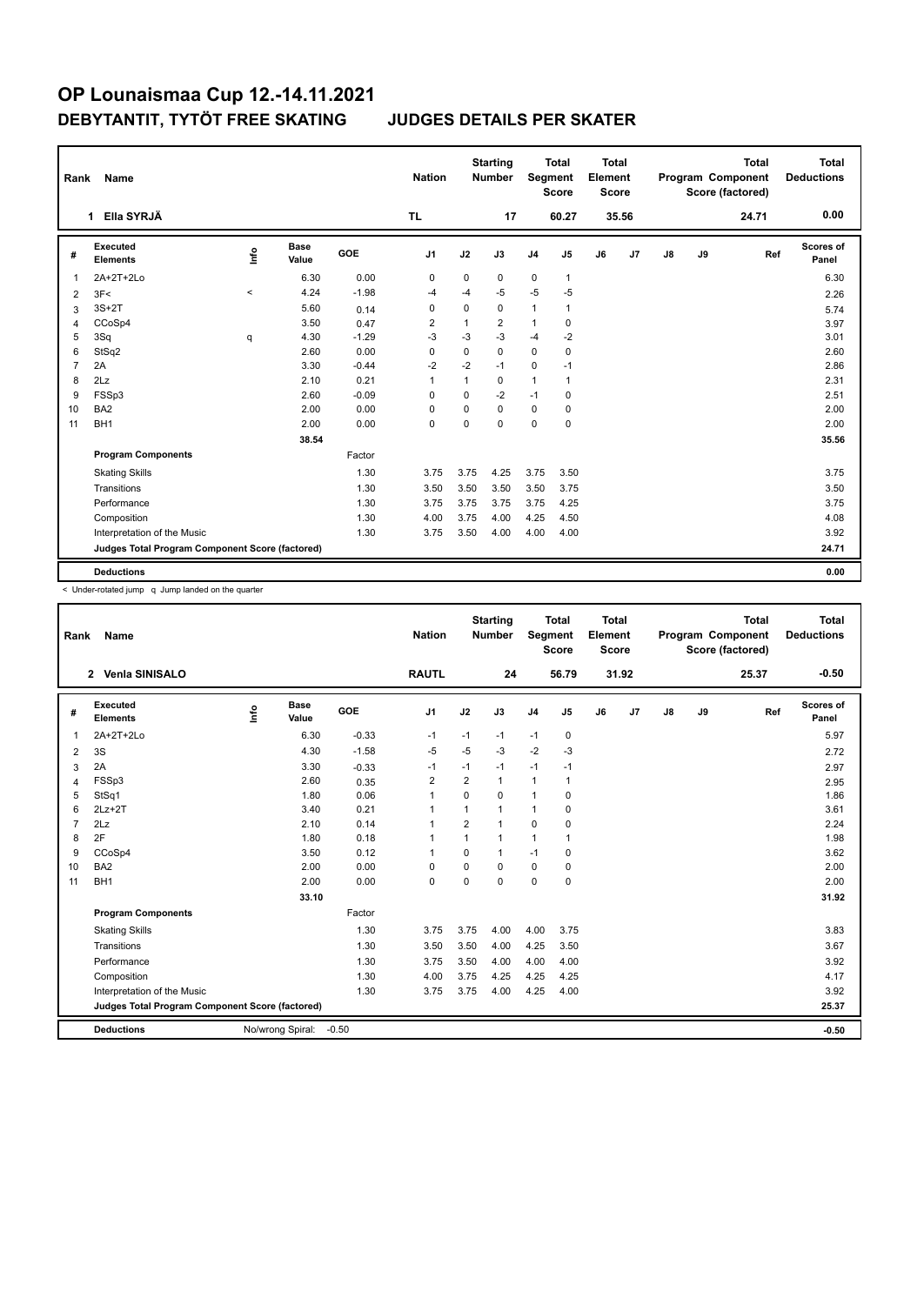| Rank           | Name                                            |         |                      |         | <b>Nation</b>  |             | <b>Starting</b><br><b>Number</b> | Segment        | <b>Total</b><br><b>Score</b> | <b>Total</b><br>Element<br><b>Score</b> |       |    |    | <b>Total</b><br>Program Component<br>Score (factored) | <b>Total</b><br><b>Deductions</b> |
|----------------|-------------------------------------------------|---------|----------------------|---------|----------------|-------------|----------------------------------|----------------|------------------------------|-----------------------------------------|-------|----|----|-------------------------------------------------------|-----------------------------------|
|                | <b>Kaisla SIIVONEN</b><br>3                     |         |                      |         | <b>ESJT</b>    |             | 13                               |                | 45.70                        |                                         | 20.78 |    |    | 24.92                                                 | 0.00                              |
| #              | <b>Executed</b><br><b>Elements</b>              | ۴ů      | <b>Base</b><br>Value | GOE     | J <sub>1</sub> | J2          | J3                               | J <sub>4</sub> | J <sub>5</sub>               | J6                                      | J7    | J8 | J9 | Ref                                                   | Scores of<br>Panel                |
| 1              | 2Lo                                             |         | 1.70                 | 0.00    | 0              | $-1$        | 0                                | 0              | 0                            |                                         |       |    |    |                                                       | 1.70                              |
| 2              | 2Lz+2T+2Tq                                      | q       | 4.70                 | $-0.42$ | $-2$           | $-2$        | $-2$                             | $-2$           | $-2$                         |                                         |       |    |    |                                                       | 4.28                              |
| 3              | CCoSp4V                                         |         | 2.63                 | $-0.17$ | $\mathbf 1$    | 0           | $-1$                             | $-2$           | $-1$                         |                                         |       |    |    |                                                       | 2.46                              |
| $\overline{4}$ | 2S                                              |         | 1.30                 | 0.00    | 0              | $\mathbf 0$ | 0                                | 0              | $\pmb{0}$                    |                                         |       |    |    |                                                       | 1.30                              |
| 5              | $2F+2Lo<$                                       | $\prec$ | 3.16                 | $-0.48$ | $-3$           | $-3$        | $-2$                             | $-3$           | $-2$                         |                                         |       |    |    |                                                       | 2.68                              |
| 6              | 2Lz                                             |         | 2.10                 | 0.00    | $\mathbf 0$    | $\mathbf 0$ | $\mathbf 0$                      | $\mathbf{1}$   | $\mathbf 0$                  |                                         |       |    |    |                                                       | 2.10                              |
| $\overline{7}$ | FSS <sub>p2</sub>                               |         | 2.30                 | 0.00    | 0              | $\mathbf 0$ | $\mathbf 0$                      | $-1$           | 0                            |                                         |       |    |    |                                                       | 2.30                              |
| 8              | 1A                                              |         | 1.10                 | 0.00    | $\Omega$       | $\Omega$    | $\Omega$                         | $\mathbf{1}$   | 0                            |                                         |       |    |    |                                                       | 1.10                              |
| 9              | StSq2                                           |         | 2.60                 | 0.26    | 1              | $\mathbf 0$ | 1                                | 1              | $\mathbf{1}$                 |                                         |       |    |    |                                                       | 2.86                              |
|                |                                                 |         | 21.59                |         |                |             |                                  |                |                              |                                         |       |    |    |                                                       | 20.78                             |
|                | <b>Program Components</b>                       |         |                      | Factor  |                |             |                                  |                |                              |                                         |       |    |    |                                                       |                                   |
|                | <b>Skating Skills</b>                           |         |                      | 1.30    | 3.75           | 3.50        | 3.50                             | 3.50           | 3.50                         |                                         |       |    |    |                                                       | 3.50                              |
|                | Transitions                                     |         |                      | 1.30    | 3.75           | 3.50        | 3.75                             | 3.75           | 3.50                         |                                         |       |    |    |                                                       | 3.67                              |
|                | Performance                                     |         |                      | 1.30    | 3.75           | 3.75        | 4.25                             | 4.00           | 4.00                         |                                         |       |    |    |                                                       | 3.92                              |
|                | Composition                                     |         |                      | 1.30    | 4.00           | 4.00        | 4.00                             | 4.25           | 4.25                         |                                         |       |    |    |                                                       | 4.08                              |
|                | Interpretation of the Music                     |         |                      | 1.30    | 4.00           | 4.00        | 4.00                             | 4.25           | 4.00                         |                                         |       |    |    |                                                       | 4.00                              |
|                | Judges Total Program Component Score (factored) |         |                      |         |                |             |                                  |                |                              |                                         |       |    |    |                                                       | 24.92                             |
|                | <b>Deductions</b>                               |         |                      |         |                |             |                                  |                |                              |                                         |       |    |    |                                                       | 0.00                              |

< Under-rotated jump q Jump landed on the quarter

| Rank           | <b>Name</b>                                     |      |                      |         | <b>Nation</b> |             | <b>Starting</b><br><b>Number</b> | Segment        | <b>Total</b><br><b>Score</b> | Total<br>Element<br><b>Score</b> |       |               |    | <b>Total</b><br>Program Component<br>Score (factored) | Total<br><b>Deductions</b> |
|----------------|-------------------------------------------------|------|----------------------|---------|---------------|-------------|----------------------------------|----------------|------------------------------|----------------------------------|-------|---------------|----|-------------------------------------------------------|----------------------------|
|                | 4 Aurora IHAMÄKI                                |      |                      |         | <b>RAUTL</b>  |             | 20                               |                | 45.65                        |                                  | 22.23 |               |    | 23.42                                                 | 0.00                       |
| #              | Executed<br><b>Elements</b>                     | Info | <b>Base</b><br>Value | GOE     | J1            | J2          | J3                               | J <sub>4</sub> | J5                           | J6                               | J7    | $\mathsf{J}8$ | J9 | Ref                                                   | <b>Scores of</b><br>Panel  |
| $\overline{1}$ | 2F+2T+2Lo                                       |      | 4.80                 | $-0.48$ | $-3$          | $-3$        | $-2$                             | $-3$           | $-1$                         |                                  |       |               |    |                                                       | 4.32                       |
| 2              | 2A<<                                            | <<   | 1.10                 | $-0.55$ | $-5$          | $-5$        | $-4$                             | $-5$           | $-5$                         |                                  |       |               |    |                                                       | 0.55                       |
| 3              | $2Lz+2T$                                        |      | 3.40                 | 0.00    | 0             | 0           | 0                                | $-1$           | 0                            |                                  |       |               |    |                                                       | 3.40                       |
| 4              | FSSp4                                           |      | 3.00                 | 0.20    | 1             |             | 0                                | $\mathbf 0$    | 1                            |                                  |       |               |    |                                                       | 3.20                       |
| 5              | 2Lz                                             |      | 2.10                 | $-0.07$ | 0             | $\mathbf 0$ | $-1$                             | $-1$           | 0                            |                                  |       |               |    |                                                       | 2.03                       |
| 6              | StSq2                                           |      | 2.60                 | 0.09    | $\Omega$      | $\Omega$    | 1                                | 0              | 1                            |                                  |       |               |    |                                                       | 2.69                       |
| $\overline{7}$ | 2F                                              |      | 1.80                 | 0.00    | 0             | $\Omega$    | 0                                | $\mathbf 0$    | 0                            |                                  |       |               |    |                                                       | 1.80                       |
| 8              | 2Lo                                             |      | 1.70                 | 0.00    | 0             | $\Omega$    | $-1$                             | $\mathbf 0$    | 0                            |                                  |       |               |    |                                                       | 1.70                       |
| 9              | CCoSp4V                                         |      | 2.63                 | $-0.09$ | 0             | $\Omega$    | 0                                | $-1$           | $-1$                         |                                  |       |               |    |                                                       | 2.54                       |
|                |                                                 |      | 23.13                |         |               |             |                                  |                |                              |                                  |       |               |    |                                                       | 22.23                      |
|                | <b>Program Components</b>                       |      |                      | Factor  |               |             |                                  |                |                              |                                  |       |               |    |                                                       |                            |
|                | <b>Skating Skills</b>                           |      |                      | 1.30    | 3.50          | 3.50        | 3.00                             | 3.25           | 3.75                         |                                  |       |               |    |                                                       | 3.42                       |
|                | Transitions                                     |      |                      | 1.30    | 3.50          | 3.50        | 3.50                             | 3.50           | 3.75                         |                                  |       |               |    |                                                       | 3.50                       |
|                | Performance                                     |      |                      | 1.30    | 3.50          | 3.25        | 3.75                             | 3.25           | 4.25                         |                                  |       |               |    |                                                       | 3.50                       |
|                | Composition                                     |      |                      | 1.30    | 4.00          | 4.00        | 3.50                             | 3.75           | 4.25                         |                                  |       |               |    |                                                       | 3.92                       |
|                | Interpretation of the Music                     |      |                      | 1.30    | 3.75          | 3.50        | 3.50                             | 3.75           | 4.25                         |                                  |       |               |    |                                                       | 3.67                       |
|                | Judges Total Program Component Score (factored) |      |                      |         |               |             |                                  |                |                              |                                  |       |               |    |                                                       | 23.42                      |
|                | <b>Deductions</b>                               |      |                      |         |               |             |                                  |                |                              |                                  |       |               |    |                                                       | 0.00                       |
|                |                                                 |      |                      |         |               |             |                                  |                |                              |                                  |       |               |    |                                                       |                            |

<< Downgraded jump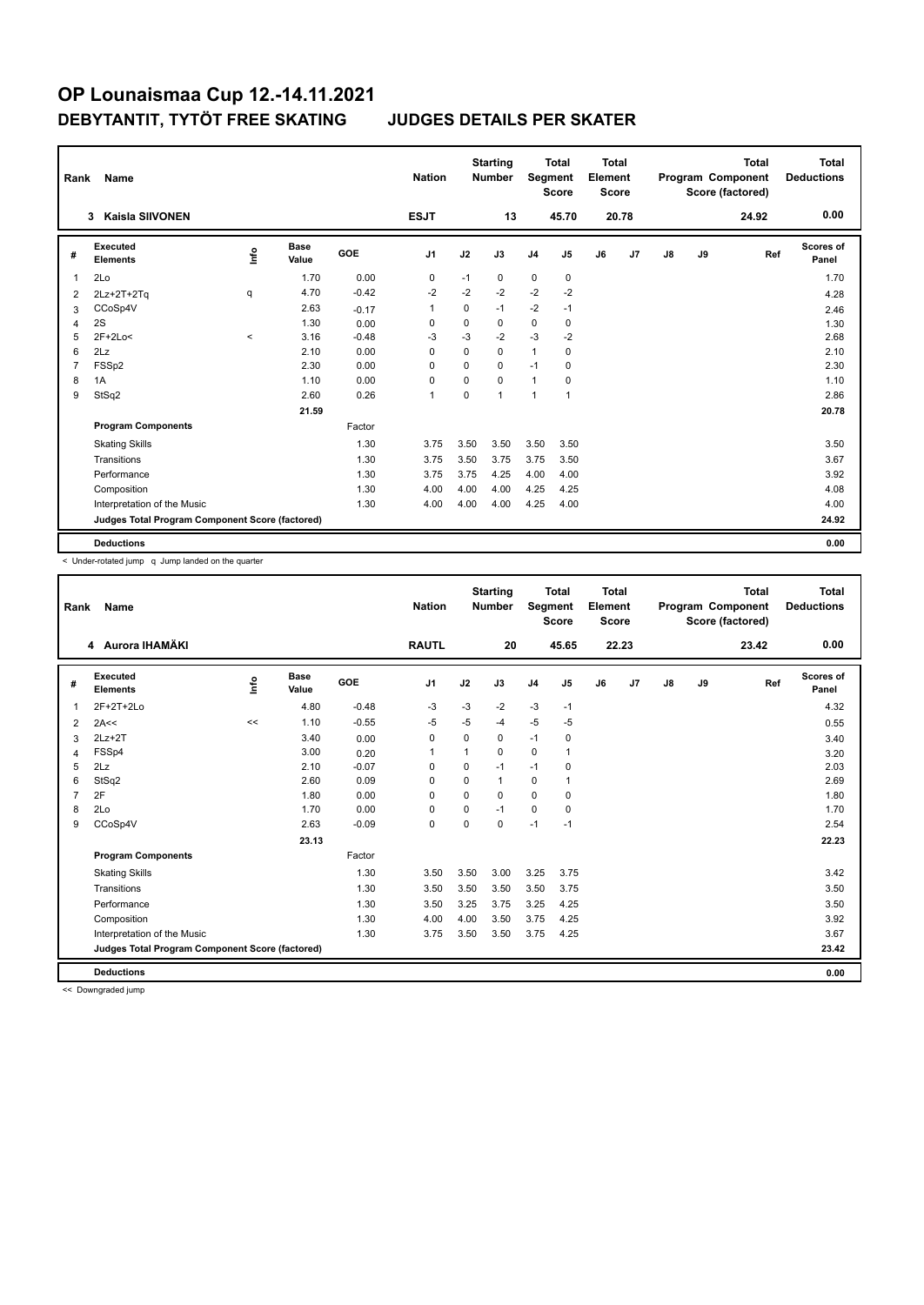| Rank           | <b>Name</b>                                     |                                  |                      |         | <b>Nation</b> |          | <b>Starting</b><br><b>Number</b> | Segment        | Total<br><b>Score</b> | Total<br>Element<br>Score |                |    |    | <b>Total</b><br>Program Component<br>Score (factored) | Total<br><b>Deductions</b> |
|----------------|-------------------------------------------------|----------------------------------|----------------------|---------|---------------|----------|----------------------------------|----------------|-----------------------|---------------------------|----------------|----|----|-------------------------------------------------------|----------------------------|
|                | <b>Hertta LEHTONEN</b><br>5                     |                                  |                      |         | <b>TRT</b>    |          | 5                                |                | 44.02                 |                           | 20.06          |    |    | 23.96                                                 | 0.00                       |
| #              | Executed<br><b>Elements</b>                     | $\mathop{\mathsf{Irr}}\nolimits$ | <b>Base</b><br>Value | GOE     | J1            | J2       | J3                               | J <sub>4</sub> | J5                    | J6                        | J <sub>7</sub> | J8 | J9 | Ref                                                   | <b>Scores of</b><br>Panel  |
| $\overline{1}$ | 2Lz+2T+2Lo                                      |                                  | 5.10                 | 0.00    | 0             | 0        | 0                                | $\mathbf{1}$   | 0                     |                           |                |    |    |                                                       | 5.10                       |
| 2              | 2A<<                                            | <<                               | 1.10                 | $-0.55$ | $-5$          | $-5$     | $-4$                             | $-5$           | $-5$                  |                           |                |    |    |                                                       | 0.55                       |
| 3              | 3Lo<<                                           | <<                               | 1.70                 | $-0.85$ | -5            | $-5$     | $-5$                             | $-5$           | $-5$                  |                           |                |    |    |                                                       | 0.85                       |
| 4              | CCoSp3                                          |                                  | 3.00                 | 0.10    | $\mathbf 1$   | 0        | 0                                | $\mathbf{1}$   | 0                     |                           |                |    |    |                                                       | 3.10                       |
| 5              | StSq1                                           |                                  | 1.80                 | 0.18    | -1            | $\Omega$ | 1                                | $\mathbf{1}$   | 1                     |                           |                |    |    |                                                       | 1.98                       |
| 6              | 2F                                              |                                  | 1.80                 | 0.00    | $\mathbf 1$   | 0        | 0                                | $\mathbf 0$    | $\mathbf 0$           |                           |                |    |    |                                                       | 1.80                       |
| $\overline{7}$ | $2F+2T$                                         |                                  | 3.10                 | 0.00    | $\Omega$      | 0        | $\Omega$                         | $\mathbf 0$    | 0                     |                           |                |    |    |                                                       | 3.10                       |
| 8              | $1\mathsf{L}z$                                  |                                  | 0.60                 | $-0.02$ | 0             | 0        | 0                                | $-1$           | $-1$                  |                           |                |    |    |                                                       | 0.58                       |
| 9              | FSSp4                                           |                                  | 3.00                 | 0.00    | $\mathbf 0$   | $\Omega$ | 0                                | $-1$           | 0                     |                           |                |    |    |                                                       | 3.00                       |
|                |                                                 |                                  | 21.20                |         |               |          |                                  |                |                       |                           |                |    |    |                                                       | 20.06                      |
|                | <b>Program Components</b>                       |                                  |                      | Factor  |               |          |                                  |                |                       |                           |                |    |    |                                                       |                            |
|                | <b>Skating Skills</b>                           |                                  |                      | 1.30    | 3.75          | 3.50     | 3.50                             | 3.50           | 3.50                  |                           |                |    |    |                                                       | 3.50                       |
|                | Transitions                                     |                                  |                      | 1.30    | 3.75          | 3.50     | 3.50                             | 3.50           | 3.50                  |                           |                |    |    |                                                       | 3.50                       |
|                | Performance                                     |                                  |                      | 1.30    | 3.75          | 3.75     | 3.75                             | 3.25           | 3.75                  |                           |                |    |    |                                                       | 3.75                       |
|                | Composition                                     |                                  |                      | 1.30    | 4.00          | 4.00     | 3.50                             | 3.75           | 4.00                  |                           |                |    |    |                                                       | 3.92                       |
|                | Interpretation of the Music                     |                                  |                      | 1.30    | 3.75          | 3.75     | 3.75                             | 3.50           | 3.75                  |                           |                |    |    |                                                       | 3.75                       |
|                | Judges Total Program Component Score (factored) |                                  |                      |         |               |          |                                  |                |                       |                           |                |    |    |                                                       | 23.96                      |
|                | <b>Deductions</b>                               |                                  |                      |         |               |          |                                  |                |                       |                           |                |    |    |                                                       | 0.00                       |

<< Downgraded jump

| Rank           | Name                                            |      |                      |         | <b>Nation</b>  |                | <b>Starting</b><br><b>Number</b> | Segment        | <b>Total</b><br><b>Score</b> | <b>Total</b><br>Element<br><b>Score</b> |       |               |    | <b>Total</b><br>Program Component<br>Score (factored) | <b>Total</b><br><b>Deductions</b> |
|----------------|-------------------------------------------------|------|----------------------|---------|----------------|----------------|----------------------------------|----------------|------------------------------|-----------------------------------------|-------|---------------|----|-------------------------------------------------------|-----------------------------------|
|                | 6 Fanny GRÖNROOS                                |      |                      |         | <b>ESJT</b>    |                | 14                               |                | 43.35                        |                                         | 18.86 |               |    | 24.49                                                 | 0.00                              |
| #              | Executed<br><b>Elements</b>                     | Life | <b>Base</b><br>Value | GOE     | J <sub>1</sub> | J2             | J3                               | J <sub>4</sub> | J5                           | J6                                      | J7    | $\mathsf{J}8$ | J9 | Ref                                                   | <b>Scores of</b><br>Panel         |
| 1              | 2Lo                                             |      | 1.70                 | 0.00    | 0              | 0              | 0                                | $\pmb{0}$      | 0                            |                                         |       |               |    |                                                       | 1.70                              |
| 2              | $2Lz!+2T<<$                                     | <<   | 2.50                 | $-1.05$ | $-5$           | $-5$           | $-5$                             | $-5$           | $-4$                         |                                         |       |               |    |                                                       | 1.45                              |
| 3              | 1A                                              |      | 1.10                 | 0.04    | 0              | 1              | 0                                | $\mathbf{1}$   | 0                            |                                         |       |               |    |                                                       | 1.14                              |
| $\overline{4}$ | CCoSp2                                          |      | 2.50                 | 0.08    | 0              | 1              | 1                                | $\mathbf 0$    | 0                            |                                         |       |               |    |                                                       | 2.58                              |
| 5              | StSq1                                           |      | 1.80                 | 0.06    | 1              | 0              | 0                                | $\mathbf{1}$   | 0                            |                                         |       |               |    |                                                       | 1.86                              |
| 6              | 2F+1Eu+2S                                       |      | 3.60                 | 0.00    | 0              | $\mathbf 0$    | 0                                | $\mathbf 0$    | 0                            |                                         |       |               |    |                                                       | 3.60                              |
| $\overline{7}$ | 2Lz                                             |      | 2.10                 | 0.00    | $\mathbf 0$    | $\Omega$       | 0                                | $\mathbf 0$    | 0                            |                                         |       |               |    |                                                       | 2.10                              |
| 8              | 2F                                              |      | 1.80                 | 0.18    | $\mathbf{1}$   | 1              | 1                                | $\mathbf{1}$   | 1                            |                                         |       |               |    |                                                       | 1.98                              |
| 9              | FSSp2                                           |      | 2.30                 | 0.15    | $\mathbf{1}$   | $\overline{1}$ | 1                                | $\mathbf 0$    | $\Omega$                     |                                         |       |               |    |                                                       | 2.45                              |
|                |                                                 |      | 19.40                |         |                |                |                                  |                |                              |                                         |       |               |    |                                                       | 18.86                             |
|                | <b>Program Components</b>                       |      |                      | Factor  |                |                |                                  |                |                              |                                         |       |               |    |                                                       |                                   |
|                | <b>Skating Skills</b>                           |      |                      | 1.30    | 3.75           | 3.75           | 4.00                             | 4.00           | 3.50                         |                                         |       |               |    |                                                       | 3.83                              |
|                | Transitions                                     |      |                      | 1.30    | 3.50           | 3.25           | 3.25                             | 3.50           | 3.25                         |                                         |       |               |    |                                                       | 3.33                              |
|                | Performance                                     |      |                      | 1.30    | 3.75           | 3.75           | 3.75                             | 3.75           | 3.50                         |                                         |       |               |    |                                                       | 3.75                              |
|                | Composition                                     |      |                      | 1.30    | 4.00           | 4.00           | 4.00                             | 4.00           | 3.75                         |                                         |       |               |    |                                                       | 4.00                              |
|                | Interpretation of the Music                     |      |                      | 1.30    | 4.00           | 3.75           | 4.00                             | 4.00           | 3.75                         |                                         |       |               |    |                                                       | 3.92                              |
|                | Judges Total Program Component Score (factored) |      |                      |         |                |                |                                  |                |                              |                                         |       |               |    |                                                       | 24.49                             |
|                | <b>Deductions</b>                               |      |                      |         |                |                |                                  |                |                              |                                         |       |               |    |                                                       | 0.00                              |
| $\sim$         | $\cdots$                                        |      |                      |         |                |                |                                  |                |                              |                                         |       |               |    |                                                       |                                   |

<< Downgraded jump ! Not clear edge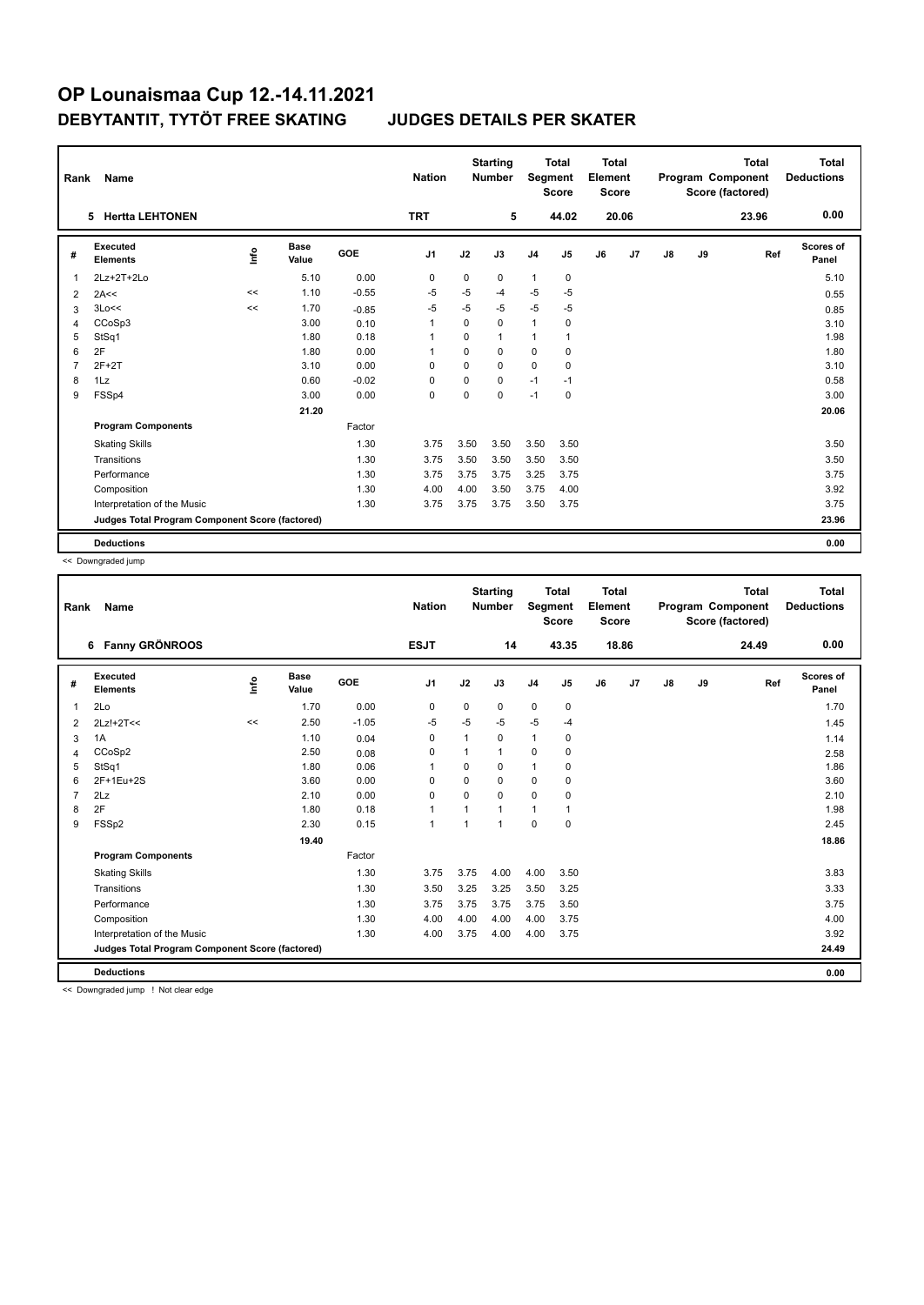| Rank           | <b>Name</b>                                     |                                  |                      |            | <b>Nation</b>  |             | <b>Starting</b><br><b>Number</b> | Segment        | <b>Total</b><br><b>Score</b> | <b>Total</b><br>Element<br><b>Score</b> |       |               |    | <b>Total</b><br>Program Component<br>Score (factored) | <b>Total</b><br><b>Deductions</b> |
|----------------|-------------------------------------------------|----------------------------------|----------------------|------------|----------------|-------------|----------------------------------|----------------|------------------------------|-----------------------------------------|-------|---------------|----|-------------------------------------------------------|-----------------------------------|
|                | <b>Ines SALMINEN</b><br>7                       |                                  |                      |            | <b>HTK</b>     |             | 7                                |                | 43.09                        |                                         | 20.00 |               |    | 23.09                                                 | 0.00                              |
| #              | Executed<br><b>Elements</b>                     | $\mathop{\mathsf{Int}}\nolimits$ | <b>Base</b><br>Value | <b>GOE</b> | J <sub>1</sub> | J2          | J3                               | J <sub>4</sub> | J5                           | J6                                      | J7    | $\mathsf{J}8$ | J9 | Ref                                                   | <b>Scores of</b><br>Panel         |
| 1              | 1A                                              |                                  | 1.10                 | $-0.29$    | $-3$           | $-2$        | $-5$                             | $-3$           | $-2$                         |                                         |       |               |    |                                                       | 0.81                              |
| 2              | 2Lz+2T+2T<                                      | $\,<\,$                          | 4.44                 | $-0.56$    | -3             | $-3$        | $-3$                             | $-2$           | $-2$                         |                                         |       |               |    |                                                       | 3.88                              |
| 3              | 1A                                              |                                  | 1.10                 | $-0.29$    | $-3$           | $-2$        | $-3$                             | $-3$           | $-1$                         |                                         |       |               |    |                                                       | 0.81                              |
| $\overline{4}$ | FSSp3                                           |                                  | 2.60                 | $-0.26$    | $-1$           | $-1$        | $-2$                             | $\mathbf 0$    | $-1$                         |                                         |       |               |    |                                                       | 2.34                              |
| 5              | $2F+2Lo$                                        |                                  | 3.50                 | 0.18       | $\overline{1}$ | 1           | 1                                | $\mathbf 0$    | $\mathbf{1}$                 |                                         |       |               |    |                                                       | 3.68                              |
| 6              | 2Lz                                             |                                  | 2.10                 | 0.14       | 0              | 1           | 1                                | 0              | 1                            |                                         |       |               |    |                                                       | 2.24                              |
| $\overline{7}$ | 2F                                              |                                  | 1.80                 | 0.12       | $\overline{1}$ | $\mathbf 0$ | 1                                | $\mathbf{1}$   | $\mathbf 0$                  |                                         |       |               |    |                                                       | 1.92                              |
| 8              | StSq2                                           |                                  | 2.60                 | 0.00       | 0              | 0           | $\Omega$                         | $\mathbf{1}$   | $-1$                         |                                         |       |               |    |                                                       | 2.60                              |
| 9              | CCoSp3V                                         |                                  | 2.25                 | $-0.53$    | $-2$           | $-3$        | $-2$                             | $-3$           | $-1$                         |                                         |       |               |    |                                                       | 1.72                              |
|                |                                                 |                                  | 21.49                |            |                |             |                                  |                |                              |                                         |       |               |    |                                                       | 20.00                             |
|                | <b>Program Components</b>                       |                                  |                      | Factor     |                |             |                                  |                |                              |                                         |       |               |    |                                                       |                                   |
|                | <b>Skating Skills</b>                           |                                  |                      | 1.30       | 3.75           | 3.75        | 4.00                             | 4.00           | 3.75                         |                                         |       |               |    |                                                       | 3.83                              |
|                | Transitions                                     |                                  |                      | 1.30       | 3.50           | 3.50        | 3.50                             | 4.00           | 3.50                         |                                         |       |               |    |                                                       | 3.50                              |
|                | Performance                                     |                                  |                      | 1.30       | 3.00           | 3.00        | 3.50                             | 3.50           | 3.25                         |                                         |       |               |    |                                                       | 3.25                              |
|                | Composition                                     |                                  |                      | 1.30       | 3.75           | 3.75        | 3.75                             | 3.75           | 3.75                         |                                         |       |               |    |                                                       | 3.75                              |
|                | Interpretation of the Music                     |                                  |                      | 1.30       | 3.50           | 3.25        | 3.25                             | 4.00           | 3.50                         |                                         |       |               |    |                                                       | 3.42                              |
|                | Judges Total Program Component Score (factored) |                                  |                      |            |                |             |                                  |                |                              |                                         |       |               |    |                                                       | 23.09                             |
|                | <b>Deductions</b>                               |                                  |                      |            |                |             |                                  |                |                              |                                         |       |               |    |                                                       | 0.00                              |

< Under-rotated jump

| Rank           | Name                                            |           |               |         | <b>Nation</b>  |          | <b>Starting</b><br><b>Number</b> | Segment        | <b>Total</b><br><b>Score</b> | <b>Total</b><br>Element<br><b>Score</b> |       |    |    | <b>Total</b><br>Program Component<br>Score (factored) | <b>Total</b><br><b>Deductions</b> |
|----------------|-------------------------------------------------|-----------|---------------|---------|----------------|----------|----------------------------------|----------------|------------------------------|-----------------------------------------|-------|----|----|-------------------------------------------------------|-----------------------------------|
|                | Lumi-Pepita MÄKELÄ<br>8                         |           |               |         | <b>ETK</b>     |          | $\mathbf{2}$                     |                | 42.37                        |                                         | 20.41 |    |    | 22.96                                                 | $-1.00$                           |
| #              | Executed<br><b>Elements</b>                     | <u>fo</u> | Base<br>Value | GOE     | J <sub>1</sub> | J2       | J3                               | J <sub>4</sub> | J5                           | J6                                      | J7    | J8 | J9 | Ref                                                   | <b>Scores of</b><br>Panel         |
| $\mathbf{1}$   | 2A<                                             | $\prec$   | 2.64          | $-1.32$ | $-5$           | $-5$     | $-5$                             | $-5$           | $-5$                         |                                         |       |    |    |                                                       | 1.32                              |
| 2              | $2Lz + 2Lo$                                     |           | 3.80          | 0.00    | 0              | 0        | 0                                | 0              | $\mathbf{1}$                 |                                         |       |    |    |                                                       | 3.80                              |
| 3              | 2A<                                             | $\prec$   | 2.64          | $-1.32$ | $-5$           | $-5$     | $-5$                             | -5             | -5                           |                                         |       |    |    |                                                       | 1.32                              |
| 4              | FSSp3                                           |           | 2.60          | $-0.26$ | $-1$           | $-1$     | $-1$                             | 0              | $-1$                         |                                         |       |    |    |                                                       | 2.34                              |
| 5              | 2F+2T+2Lo                                       |           | 4.80          | $-0.06$ | 0              | $-1$     | $-1$                             | $\mathbf 0$    | 0                            |                                         |       |    |    |                                                       | 4.74                              |
| 6              | 2Lz                                             |           | 2.10          | $-0.07$ | 0              | $-1$     | $-1$                             | 0              | 0                            |                                         |       |    |    |                                                       | 2.03                              |
| $\overline{7}$ | 2F                                              |           | 1.80          | $-0.18$ | $-1$           | $-1$     | $-1$                             | $-1$           | $-1$                         |                                         |       |    |    |                                                       | 1.62                              |
| 8              | CCoSp2V                                         |           | 1.88          | $-0.44$ | $-2$           | $-2$     | $-3$                             | $-5$           | $-2$                         |                                         |       |    |    |                                                       | 1.44                              |
| 9              | StSq1                                           |           | 1.80          | 0.00    | 0              | $\Omega$ | 0                                | 0              | $-1$                         |                                         |       |    |    |                                                       | 1.80                              |
|                |                                                 |           | 24.06         |         |                |          |                                  |                |                              |                                         |       |    |    |                                                       | 20.41                             |
|                | <b>Program Components</b>                       |           |               | Factor  |                |          |                                  |                |                              |                                         |       |    |    |                                                       |                                   |
|                | <b>Skating Skills</b>                           |           |               | 1.30    | 3.75           | 3.50     | 3.50                             | 3.25           | 3.50                         |                                         |       |    |    |                                                       | 3.50                              |
|                | Transitions                                     |           |               | 1.30    | 3.50           | 3.75     | 3.25                             | 3.50           | 3.75                         |                                         |       |    |    |                                                       | 3.58                              |
|                | Performance                                     |           |               | 1.30    | 3.50           | 3.50     | 3.25                             | 3.25           | 3.25                         |                                         |       |    |    |                                                       | 3.33                              |
|                | Composition                                     |           |               | 1.30    | 3.75           | 3.75     | 3.75                             | 3.50           | 3.75                         |                                         |       |    |    |                                                       | 3.75                              |
|                | Interpretation of the Music                     |           |               | 1.30    | 3.50           | 3.25     | 3.50                             | 3.50           | 3.50                         |                                         |       |    |    |                                                       | 3.50                              |
|                | Judges Total Program Component Score (factored) |           |               |         |                |          |                                  |                |                              |                                         |       |    |    |                                                       | 22.96                             |
|                | <b>Deductions</b>                               |           | Falls:        | $-1.00$ |                |          |                                  |                |                              |                                         |       |    |    |                                                       | $-1.00$                           |
|                | a Hadar ratatad irran a                         |           |               |         |                |          |                                  |                |                              |                                         |       |    |    |                                                       |                                   |

< Under-rotated jump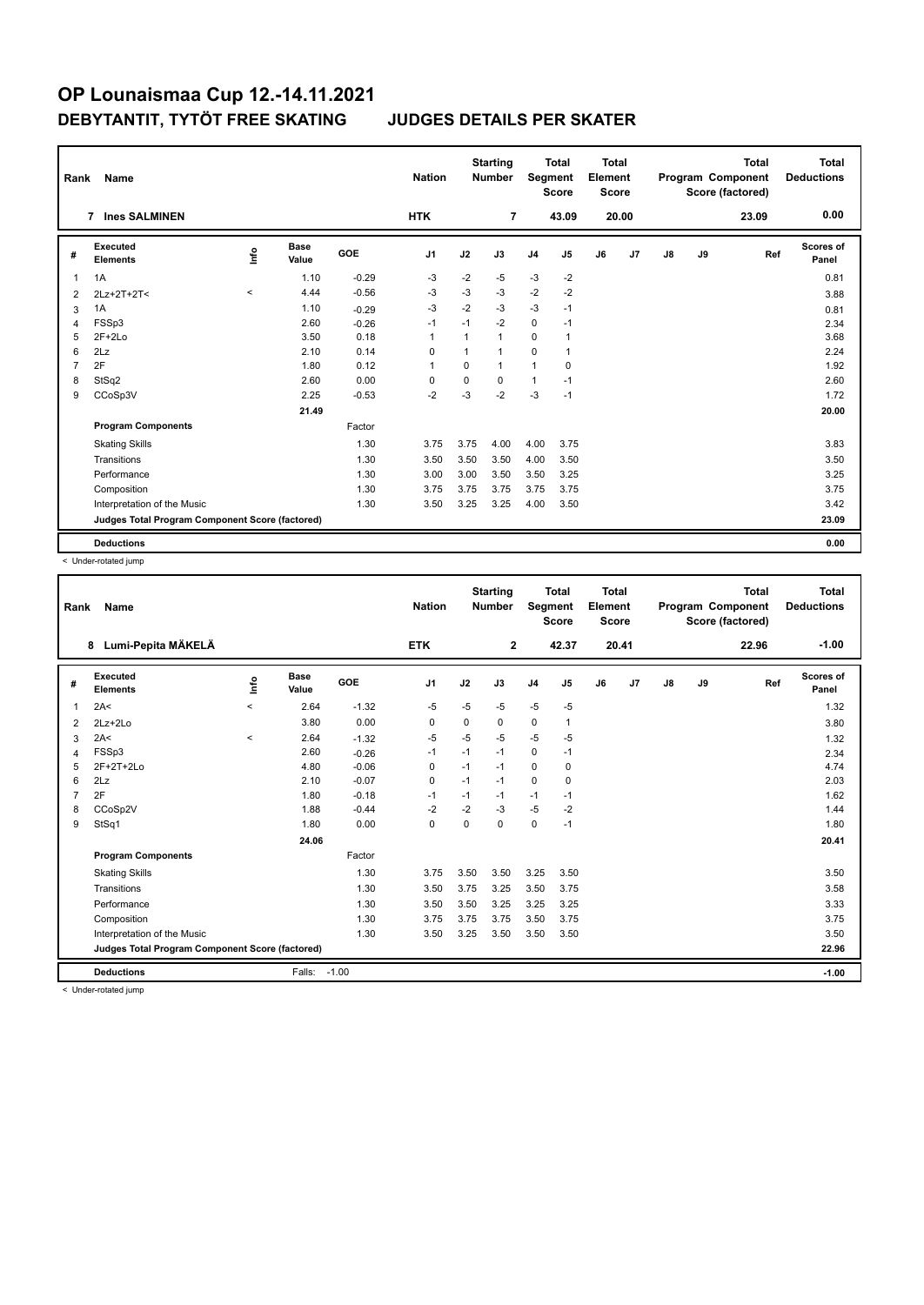| Rank           | Name                                            |         |                      |         | <b>Nation</b>  |             | <b>Starting</b><br><b>Number</b> | Segment        | <b>Total</b><br><b>Score</b> | <b>Total</b><br>Element<br><b>Score</b> |                |               |    | <b>Total</b><br>Program Component<br>Score (factored) | <b>Total</b><br><b>Deductions</b> |
|----------------|-------------------------------------------------|---------|----------------------|---------|----------------|-------------|----------------------------------|----------------|------------------------------|-----------------------------------------|----------------|---------------|----|-------------------------------------------------------|-----------------------------------|
|                | <b>Annabel PARTINEN</b><br>9                    |         |                      |         | <b>ETK</b>     |             | 22                               |                | 42.16                        |                                         | 20.71          |               |    | 21.45                                                 | 0.00                              |
| #              | Executed<br><b>Elements</b>                     | lnfo    | <b>Base</b><br>Value | GOE     | J <sub>1</sub> | J2          | J3                               | J <sub>4</sub> | J5                           | J6                                      | J <sub>7</sub> | $\mathsf{J}8$ | J9 | Ref                                                   | <b>Scores of</b><br>Panel         |
| 1              | 1A                                              |         | 1.10                 | 0.00    | 0              | $\mathbf 0$ | 0                                | $\mathbf 0$    | $\mathbf 0$                  |                                         |                |               |    |                                                       | 1.10                              |
| 2              | 2F+2Tq+2Lo<                                     | $\prec$ | 4.46                 | $-0.90$ | $-5$           | $-5$        | $-5$                             | $-5$           | $-5$                         |                                         |                |               |    |                                                       | 3.56                              |
| 3              | 2Lz!                                            |         | 2.10                 | $-0.21$ | -1             | $-1$        | $-2$                             | $-1$           | $-1$                         |                                         |                |               |    |                                                       | 1.89                              |
| 4              | $2S+2T2$                                        | $\prec$ | 2.34                 | $-0.26$ | $-2$           | $-2$        | $-3$                             | $-2$           | $-2$                         |                                         |                |               |    |                                                       | 2.08                              |
| 5              | FSSp3                                           |         | 2.60                 | $-0.09$ | $-1$           | $-1$        | $\Omega$                         | $\mathbf 0$    | 0                            |                                         |                |               |    |                                                       | 2.51                              |
| 6              | 2F                                              |         | 1.80                 | 0.00    | 0              | $\mathbf 0$ | 0                                | $\mathbf 0$    | 0                            |                                         |                |               |    |                                                       | 1.80                              |
| $\overline{7}$ | 2Lo                                             |         | 1.70                 | 0.00    | $\Omega$       | $\Omega$    | $\Omega$                         | $\Omega$       | 0                            |                                         |                |               |    |                                                       | 1.70                              |
| 8              | StSq2                                           |         | 2.60                 | $-0.26$ | $-2$           | $-1$        | $-1$                             | $-1$           | $-1$                         |                                         |                |               |    |                                                       | 2.34                              |
| 9              | CCoSp4                                          |         | 3.50                 | 0.23    | $\overline{1}$ | 1           | $\mathbf 0$                      | $\mathbf{1}$   | $\mathbf 0$                  |                                         |                |               |    |                                                       | 3.73                              |
|                |                                                 |         | 22.20                |         |                |             |                                  |                |                              |                                         |                |               |    |                                                       | 20.71                             |
|                | <b>Program Components</b>                       |         |                      | Factor  |                |             |                                  |                |                              |                                         |                |               |    |                                                       |                                   |
|                | <b>Skating Skills</b>                           |         |                      | 1.30    | 3.25           | 3.25        | 3.00                             | 3.50           | 3.50                         |                                         |                |               |    |                                                       | 3.33                              |
|                | Transitions                                     |         |                      | 1.30    | 3.00           | 3.00        | 3.25                             | 3.75           | 3.25                         |                                         |                |               |    |                                                       | 3.17                              |
|                | Performance                                     |         |                      | 1.30    | 3.25           | 3.25        | 2.75                             | 3.00           | 3.25                         |                                         |                |               |    |                                                       | 3.17                              |
|                | Composition                                     |         |                      | 1.30    | 3.50           | 3.50        | 3.00                             | 3.50           | 3.50                         |                                         |                |               |    |                                                       | 3.50                              |
|                | Interpretation of the Music                     |         |                      | 1.30    | 3.25           | 3.50        | 3.25                             | 3.50           | 3.25                         |                                         |                |               |    |                                                       | 3.33                              |
|                | Judges Total Program Component Score (factored) |         |                      |         |                |             |                                  |                |                              |                                         |                |               |    |                                                       | 21.45                             |
|                | <b>Deductions</b>                               |         |                      |         |                |             |                                  |                |                              |                                         |                |               |    |                                                       | 0.00                              |

< Under-rotated jump ! Not clear edge q Jump landed on the quarter

| Rank         | Name                                            |      |                      |         | <b>Nation</b>  |             | <b>Starting</b><br><b>Number</b> | Segment        | <b>Total</b><br><b>Score</b> | <b>Total</b><br>Element<br><b>Score</b> |       |               |    | <b>Total</b><br>Program Component<br>Score (factored) | <b>Total</b><br><b>Deductions</b> |
|--------------|-------------------------------------------------|------|----------------------|---------|----------------|-------------|----------------------------------|----------------|------------------------------|-----------------------------------------|-------|---------------|----|-------------------------------------------------------|-----------------------------------|
| 10           | Olivia KRESTYANNIKOVA                           |      |                      |         | <b>TAPTL</b>   |             | 21                               |                | 41.72                        |                                         | 19.72 |               |    | 22.00                                                 | 0.00                              |
| #            | Executed<br><b>Elements</b>                     | Info | <b>Base</b><br>Value | GOE     | J <sub>1</sub> | J2          | J3                               | J <sub>4</sub> | J5                           | J6                                      | J7    | $\mathsf{J}8$ | J9 | Ref                                                   | <b>Scores of</b><br>Panel         |
| $\mathbf{1}$ | 2Lz+2T+2Lo                                      |      | 5.10                 | 0.00    | 0              | $\mathbf 0$ | 0                                | $-1$           | $\mathbf 0$                  |                                         |       |               |    |                                                       | 5.10                              |
| 2            | 2A<<                                            | <<   | 1.10                 | $-0.55$ | $-5$           | $-5$        | $-5$                             | $-5$           | -5                           |                                         |       |               |    |                                                       | 0.55                              |
| 3            | 2F!+2T                                          |      | 3.10                 | $-0.18$ | $-2$           | $-1$        | $-1$                             | $\mathbf 0$    | $-1$                         |                                         |       |               |    |                                                       | 2.92                              |
| 4            | FSSpB                                           |      | 1.70                 | $-0.11$ | $-1$           | $-1$        | 0                                | $-1$           | 0                            |                                         |       |               |    |                                                       | 1.59                              |
| 5            | 2Lo                                             |      | 1.70                 | 0.11    | $\mathbf 1$    | 1           | $\Omega$                         | $\mathbf{1}$   | 0                            |                                         |       |               |    |                                                       | 1.81                              |
| 6            | 2Lz                                             |      | 2.10                 | $-0.14$ | $\Omega$       | $-1$        | 0                                | $-1$           | $-1$                         |                                         |       |               |    |                                                       | 1.96                              |
| 7            | StSq1                                           |      | 1.80                 | $-0.06$ | $\mathbf 0$    | $\Omega$    | $-1$                             | $-1$           | $\pmb{0}$                    |                                         |       |               |    |                                                       | 1.74                              |
| 8            | 2F                                              |      | 1.80                 | 0.00    | 0              | 0           | 0                                | 0              | $-1$                         |                                         |       |               |    |                                                       | 1.80                              |
| 9            | CCoSp3V                                         |      | 2.25                 | 0.00    | $\mathbf 0$    | $\Omega$    | $\Omega$                         | $\mathbf 0$    | 0                            |                                         |       |               |    |                                                       | 2.25                              |
|              |                                                 |      | 20.65                |         |                |             |                                  |                |                              |                                         |       |               |    |                                                       | 19.72                             |
|              | <b>Program Components</b>                       |      |                      | Factor  |                |             |                                  |                |                              |                                         |       |               |    |                                                       |                                   |
|              | <b>Skating Skills</b>                           |      |                      | 1.30    | 3.50           | 3.50        | 3.75                             | 3.50           | 3.50                         |                                         |       |               |    |                                                       | 3.50                              |
|              | Transitions                                     |      |                      | 1.30    | 3.50           | 3.25        | 3.50                             | 3.50           | 3.50                         |                                         |       |               |    |                                                       | 3.50                              |
|              | Performance                                     |      |                      | 1.30    | 3.25           | 3.25        | 3.25                             | 3.25           | 3.00                         |                                         |       |               |    |                                                       | 3.25                              |
|              | Composition                                     |      |                      | 1.30    | 3.50           | 3.75        | 3.50                             | 3.50           | 3.50                         |                                         |       |               |    |                                                       | 3.50                              |
|              | Interpretation of the Music                     |      |                      | 1.30    | 3.25           | 3.00        | 3.25                             | 3.50           | 3.00                         |                                         |       |               |    |                                                       | 3.17                              |
|              | Judges Total Program Component Score (factored) |      |                      |         |                |             |                                  |                |                              |                                         |       |               |    |                                                       | 22.00                             |
|              | <b>Deductions</b>                               |      |                      |         |                |             |                                  |                |                              |                                         |       |               |    |                                                       | 0.00                              |

<< Downgraded jump ! Not clear edge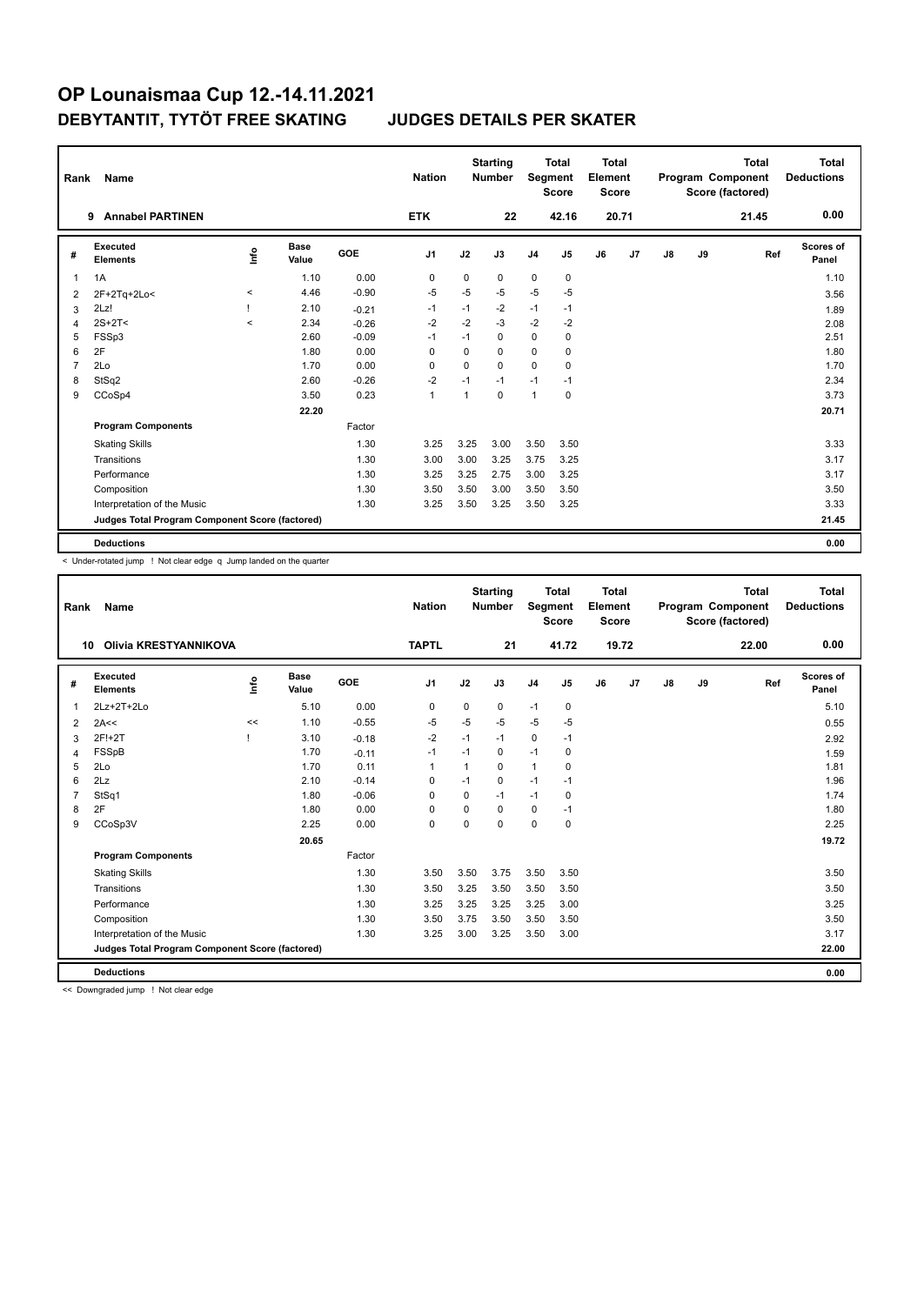| Rank           | Name                                            |          |                      |         | <b>Nation</b>  |             | <b>Starting</b><br><b>Number</b> | Segment        | <b>Total</b><br><b>Score</b> | <b>Total</b><br>Element<br><b>Score</b> |       |    |    | <b>Total</b><br>Program Component<br>Score (factored) | Total<br><b>Deductions</b> |
|----------------|-------------------------------------------------|----------|----------------------|---------|----------------|-------------|----------------------------------|----------------|------------------------------|-----------------------------------------|-------|----|----|-------------------------------------------------------|----------------------------|
|                | Aino SANTAHARJU<br>11                           |          |                      |         | <b>TAPTL</b>   |             | 8                                |                | 41.67                        |                                         | 19.36 |    |    | 22.31                                                 | 0.00                       |
| #              | <b>Executed</b><br><b>Elements</b>              | ۴ů       | <b>Base</b><br>Value | GOE     | J <sub>1</sub> | J2          | J3                               | J <sub>4</sub> | J5                           | J6                                      | J7    | J8 | J9 | Ref                                                   | Scores of<br>Panel         |
| 1              | 2Lo                                             |          | 1.70                 | 0.06    | 1              | 0           | $\mathbf{1}$                     | 0              | 0                            |                                         |       |    |    |                                                       | 1.76                       |
| 2              | 2Lz!+1Eu+2S                                     |          | 3.90                 | $-0.42$ | $-2$           | $-2$        | $-2$                             | $-2$           | $-2$                         |                                         |       |    |    |                                                       | 3.48                       |
| 3              | $2F+2Lo$                                        |          | 3.50                 | $-0.30$ | $-2$           | $-2$        | $-1$                             | $-3$           | $-1$                         |                                         |       |    |    |                                                       | 3.20                       |
| 4              | FSSp3                                           |          | 2.60                 | $-0.17$ | $-1$           | $-1$        | 0                                | $-1$           | 0                            |                                         |       |    |    |                                                       | 2.43                       |
| 5              | 2F                                              |          | 1.80                 | 0.00    | $\Omega$       | 0           | $\Omega$                         | 1              | 0                            |                                         |       |    |    |                                                       | 1.80                       |
| 6              | 2Lz                                             | $\hat{}$ | 1.68                 | $-0.84$ | $-5$           | $-5$        | $-5$                             | $-5$           | $-5$                         |                                         |       |    |    |                                                       | 0.84                       |
| $\overline{7}$ | CCoSp2                                          |          | 2.50                 | 0.00    | $\mathbf 0$    | $\mathbf 0$ | $\mathbf 0$                      | 0              | $-1$                         |                                         |       |    |    |                                                       | 2.50                       |
| 8              | StSq2                                           |          | 2.60                 | $-0.35$ | $-1$           | $-1$        | $-2$                             | $-1$           | $-2$                         |                                         |       |    |    |                                                       | 2.25                       |
| 9              | 1A                                              |          | 1.10                 | 0.00    | 0              | $\Omega$    | $\Omega$                         | $\mathbf 0$    | $\mathbf 0$                  |                                         |       |    |    |                                                       | 1.10                       |
|                |                                                 |          | 21.38                |         |                |             |                                  |                |                              |                                         |       |    |    |                                                       | 19.36                      |
|                | <b>Program Components</b>                       |          |                      | Factor  |                |             |                                  |                |                              |                                         |       |    |    |                                                       |                            |
|                | <b>Skating Skills</b>                           |          |                      | 1.30    | 3.50           | 3.50        | 3.50                             | 3.50           | 3.50                         |                                         |       |    |    |                                                       | 3.50                       |
|                | Transitions                                     |          |                      | 1.30    | 3.50           | 3.50        | 3.25                             | 3.25           | 3.50                         |                                         |       |    |    |                                                       | 3.42                       |
|                | Performance                                     |          |                      | 1.30    | 3.50           | 3.75        | 2.75                             | 3.25           | 3.25                         |                                         |       |    |    |                                                       | 3.33                       |
|                | Composition                                     |          |                      | 1.30    | 3.75           | 3.75        | 3.00                             | 3.50           | 3.50                         |                                         |       |    |    |                                                       | 3.58                       |
|                | Interpretation of the Music                     |          |                      | 1.30    | 3.50           | 3.50        | 2.75                             | 3.25           | 3.25                         |                                         |       |    |    |                                                       | 3.33                       |
|                | Judges Total Program Component Score (factored) |          |                      |         |                |             |                                  |                |                              |                                         |       |    |    |                                                       | 22.31                      |
|                | <b>Deductions</b>                               |          |                      |         |                |             |                                  |                |                              |                                         |       |    |    |                                                       | 0.00                       |

< Under-rotated jump ! Not clear edge

| $-1.00$<br><b>Natalie TIEVA</b><br><b>ESJT</b><br>41.00<br>19.79<br>22.21<br>9<br>12<br>Executed<br>Scores of<br><b>Base</b><br>$\frac{6}{10}$<br>GOE<br>J <sub>1</sub><br>J2<br>J3<br>J5<br>J6<br>J9<br>J <sub>4</sub><br>J <sub>7</sub><br>$\mathsf{J}8$<br>Ref<br>#<br><b>Elements</b><br>Value<br>Panel<br>2A<br>$-1.21$<br>-3<br>3.30<br>$-2$<br>$-4$<br>2.09<br>$-4$<br>$\overline{1}$<br>-4<br>$-0.90$<br>$-5$<br>$-5$<br>3.34<br>$-5$<br>$-5$<br>-5<br><<<br>2F+2T<+2Lo<<<br>2.44<br>2<br>$-5$<br>2A<<br>2.64<br>$-5$<br>$-5$<br>$-5$<br>$-5$<br>$\prec$<br>$-1.32$<br>1.32<br>3<br>2.60<br>FSSp3<br>0<br>0<br>$-1$<br>0<br>0<br>0.00<br>2.60<br>4<br>0.00<br>StSq1<br>$\mathbf{1}$<br>1.80<br>1.80<br>0<br>0<br>$\Omega$<br>0<br>5<br>$-0.84$<br>$-5$<br>$-3$<br>1.26<br>2Lzq<br>2.10<br>6<br>$-4$<br>-4<br>-4<br>q<br>$-5$<br>$-5$<br>3.14<br>$-0.98$<br>$2Lzq+2T<$<br>$-5$<br>2.16<br>$\overline{7}$<br>-4<br>$-4$<br>$\prec$<br>2F<br>$-0.18$<br>1.62<br>8<br>1.80<br>$-1$<br>$-1$<br>$-1$<br>0<br>$-1$<br>0.00<br>3.50<br>CCoSp4<br>3.50<br>0<br>$\Omega$<br>$\Omega$<br>$-1$<br>9<br>0<br>BA <sub>1</sub><br>1.00<br>0.00<br>0<br>$\mathbf 0$<br>$\mathbf 0$<br>1.00<br>0<br>0<br>10<br>25.22<br>19.79<br><b>Program Components</b><br>Factor<br>1.30<br>3.50<br>3.75<br><b>Skating Skills</b><br>3.50<br>3.25<br>3.50<br>3.50<br>Transitions<br>1.30<br>3.25<br>3.50<br>3.50<br>3.42<br>3.25<br>3.50<br>3.25<br>3.25<br>Performance<br>1.30<br>3.50<br>3.25<br>2.75<br>3.25<br>1.30<br>3.75<br>3.50<br>3.58<br>Composition<br>3.75<br>3.50<br>3.25<br>3.33<br>Interpretation of the Music<br>1.30<br>3.50<br>3.25<br>2.50<br>3.25<br>3.50<br>Judges Total Program Component Score (factored)<br>22.21<br><b>Deductions</b><br>No/wrong Spiral:<br>$-0.50$<br>$-0.50$<br>Falls:<br>$-1.00$ | Rank | <b>Name</b> | <b>Nation</b> | <b>Starting</b><br><b>Number</b> | Segment | <b>Total</b><br><b>Score</b> | <b>Total</b><br>Element<br><b>Score</b> |  | <b>Total</b><br>Program Component<br>Score (factored) | <b>Total</b><br><b>Deductions</b> |  |
|----------------------------------------------------------------------------------------------------------------------------------------------------------------------------------------------------------------------------------------------------------------------------------------------------------------------------------------------------------------------------------------------------------------------------------------------------------------------------------------------------------------------------------------------------------------------------------------------------------------------------------------------------------------------------------------------------------------------------------------------------------------------------------------------------------------------------------------------------------------------------------------------------------------------------------------------------------------------------------------------------------------------------------------------------------------------------------------------------------------------------------------------------------------------------------------------------------------------------------------------------------------------------------------------------------------------------------------------------------------------------------------------------------------------------------------------------------------------------------------------------------------------------------------------------------------------------------------------------------------------------------------------------------------------------------------------------------------------------------------------------------------------------------------------------------|------|-------------|---------------|----------------------------------|---------|------------------------------|-----------------------------------------|--|-------------------------------------------------------|-----------------------------------|--|
|                                                                                                                                                                                                                                                                                                                                                                                                                                                                                                                                                                                                                                                                                                                                                                                                                                                                                                                                                                                                                                                                                                                                                                                                                                                                                                                                                                                                                                                                                                                                                                                                                                                                                                                                                                                                          |      |             |               |                                  |         |                              |                                         |  |                                                       |                                   |  |
|                                                                                                                                                                                                                                                                                                                                                                                                                                                                                                                                                                                                                                                                                                                                                                                                                                                                                                                                                                                                                                                                                                                                                                                                                                                                                                                                                                                                                                                                                                                                                                                                                                                                                                                                                                                                          |      |             |               |                                  |         |                              |                                         |  |                                                       |                                   |  |
|                                                                                                                                                                                                                                                                                                                                                                                                                                                                                                                                                                                                                                                                                                                                                                                                                                                                                                                                                                                                                                                                                                                                                                                                                                                                                                                                                                                                                                                                                                                                                                                                                                                                                                                                                                                                          |      |             |               |                                  |         |                              |                                         |  |                                                       |                                   |  |
|                                                                                                                                                                                                                                                                                                                                                                                                                                                                                                                                                                                                                                                                                                                                                                                                                                                                                                                                                                                                                                                                                                                                                                                                                                                                                                                                                                                                                                                                                                                                                                                                                                                                                                                                                                                                          |      |             |               |                                  |         |                              |                                         |  |                                                       |                                   |  |
|                                                                                                                                                                                                                                                                                                                                                                                                                                                                                                                                                                                                                                                                                                                                                                                                                                                                                                                                                                                                                                                                                                                                                                                                                                                                                                                                                                                                                                                                                                                                                                                                                                                                                                                                                                                                          |      |             |               |                                  |         |                              |                                         |  |                                                       |                                   |  |
|                                                                                                                                                                                                                                                                                                                                                                                                                                                                                                                                                                                                                                                                                                                                                                                                                                                                                                                                                                                                                                                                                                                                                                                                                                                                                                                                                                                                                                                                                                                                                                                                                                                                                                                                                                                                          |      |             |               |                                  |         |                              |                                         |  |                                                       |                                   |  |
|                                                                                                                                                                                                                                                                                                                                                                                                                                                                                                                                                                                                                                                                                                                                                                                                                                                                                                                                                                                                                                                                                                                                                                                                                                                                                                                                                                                                                                                                                                                                                                                                                                                                                                                                                                                                          |      |             |               |                                  |         |                              |                                         |  |                                                       |                                   |  |
|                                                                                                                                                                                                                                                                                                                                                                                                                                                                                                                                                                                                                                                                                                                                                                                                                                                                                                                                                                                                                                                                                                                                                                                                                                                                                                                                                                                                                                                                                                                                                                                                                                                                                                                                                                                                          |      |             |               |                                  |         |                              |                                         |  |                                                       |                                   |  |
|                                                                                                                                                                                                                                                                                                                                                                                                                                                                                                                                                                                                                                                                                                                                                                                                                                                                                                                                                                                                                                                                                                                                                                                                                                                                                                                                                                                                                                                                                                                                                                                                                                                                                                                                                                                                          |      |             |               |                                  |         |                              |                                         |  |                                                       |                                   |  |
|                                                                                                                                                                                                                                                                                                                                                                                                                                                                                                                                                                                                                                                                                                                                                                                                                                                                                                                                                                                                                                                                                                                                                                                                                                                                                                                                                                                                                                                                                                                                                                                                                                                                                                                                                                                                          |      |             |               |                                  |         |                              |                                         |  |                                                       |                                   |  |
|                                                                                                                                                                                                                                                                                                                                                                                                                                                                                                                                                                                                                                                                                                                                                                                                                                                                                                                                                                                                                                                                                                                                                                                                                                                                                                                                                                                                                                                                                                                                                                                                                                                                                                                                                                                                          |      |             |               |                                  |         |                              |                                         |  |                                                       |                                   |  |
|                                                                                                                                                                                                                                                                                                                                                                                                                                                                                                                                                                                                                                                                                                                                                                                                                                                                                                                                                                                                                                                                                                                                                                                                                                                                                                                                                                                                                                                                                                                                                                                                                                                                                                                                                                                                          |      |             |               |                                  |         |                              |                                         |  |                                                       |                                   |  |
|                                                                                                                                                                                                                                                                                                                                                                                                                                                                                                                                                                                                                                                                                                                                                                                                                                                                                                                                                                                                                                                                                                                                                                                                                                                                                                                                                                                                                                                                                                                                                                                                                                                                                                                                                                                                          |      |             |               |                                  |         |                              |                                         |  |                                                       |                                   |  |
|                                                                                                                                                                                                                                                                                                                                                                                                                                                                                                                                                                                                                                                                                                                                                                                                                                                                                                                                                                                                                                                                                                                                                                                                                                                                                                                                                                                                                                                                                                                                                                                                                                                                                                                                                                                                          |      |             |               |                                  |         |                              |                                         |  |                                                       |                                   |  |
|                                                                                                                                                                                                                                                                                                                                                                                                                                                                                                                                                                                                                                                                                                                                                                                                                                                                                                                                                                                                                                                                                                                                                                                                                                                                                                                                                                                                                                                                                                                                                                                                                                                                                                                                                                                                          |      |             |               |                                  |         |                              |                                         |  |                                                       |                                   |  |
|                                                                                                                                                                                                                                                                                                                                                                                                                                                                                                                                                                                                                                                                                                                                                                                                                                                                                                                                                                                                                                                                                                                                                                                                                                                                                                                                                                                                                                                                                                                                                                                                                                                                                                                                                                                                          |      |             |               |                                  |         |                              |                                         |  |                                                       |                                   |  |
|                                                                                                                                                                                                                                                                                                                                                                                                                                                                                                                                                                                                                                                                                                                                                                                                                                                                                                                                                                                                                                                                                                                                                                                                                                                                                                                                                                                                                                                                                                                                                                                                                                                                                                                                                                                                          |      |             |               |                                  |         |                              |                                         |  |                                                       |                                   |  |
|                                                                                                                                                                                                                                                                                                                                                                                                                                                                                                                                                                                                                                                                                                                                                                                                                                                                                                                                                                                                                                                                                                                                                                                                                                                                                                                                                                                                                                                                                                                                                                                                                                                                                                                                                                                                          |      |             |               |                                  |         |                              |                                         |  |                                                       |                                   |  |
|                                                                                                                                                                                                                                                                                                                                                                                                                                                                                                                                                                                                                                                                                                                                                                                                                                                                                                                                                                                                                                                                                                                                                                                                                                                                                                                                                                                                                                                                                                                                                                                                                                                                                                                                                                                                          |      |             |               |                                  |         |                              |                                         |  |                                                       |                                   |  |
|                                                                                                                                                                                                                                                                                                                                                                                                                                                                                                                                                                                                                                                                                                                                                                                                                                                                                                                                                                                                                                                                                                                                                                                                                                                                                                                                                                                                                                                                                                                                                                                                                                                                                                                                                                                                          |      |             |               |                                  |         |                              |                                         |  |                                                       |                                   |  |
|                                                                                                                                                                                                                                                                                                                                                                                                                                                                                                                                                                                                                                                                                                                                                                                                                                                                                                                                                                                                                                                                                                                                                                                                                                                                                                                                                                                                                                                                                                                                                                                                                                                                                                                                                                                                          |      |             |               |                                  |         |                              |                                         |  |                                                       |                                   |  |
|                                                                                                                                                                                                                                                                                                                                                                                                                                                                                                                                                                                                                                                                                                                                                                                                                                                                                                                                                                                                                                                                                                                                                                                                                                                                                                                                                                                                                                                                                                                                                                                                                                                                                                                                                                                                          |      |             |               |                                  |         |                              |                                         |  |                                                       |                                   |  |

< Under-rotated jump << Downgraded jump q Jump landed on the quarter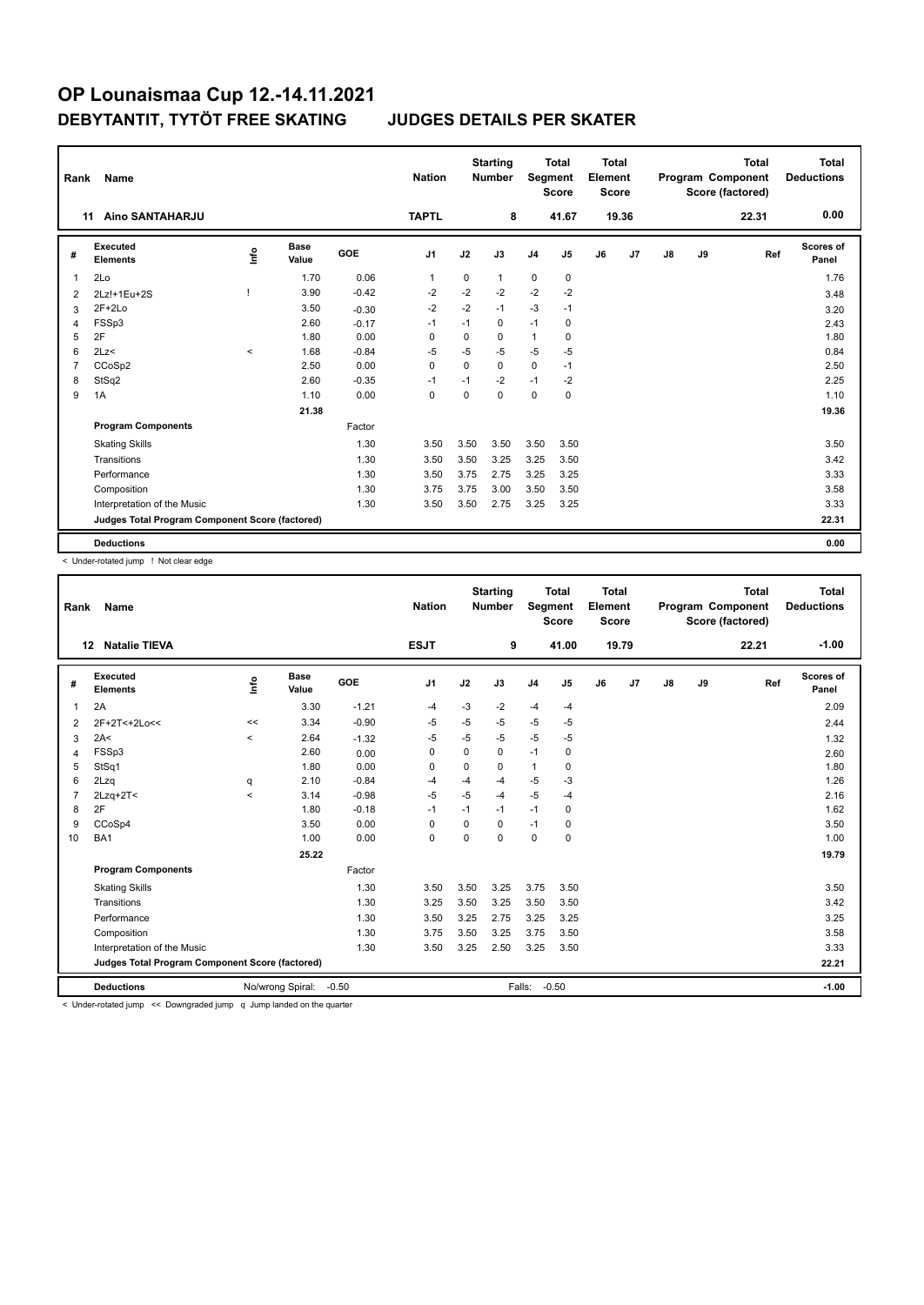| Rank           | <b>Name</b>                                     |      |                      |         | <b>Nation</b>  |              | <b>Starting</b><br><b>Number</b> | Segment        | <b>Total</b><br><b>Score</b> | <b>Total</b><br>Element<br><b>Score</b> |                |    |    | <b>Total</b><br>Program Component<br>Score (factored) | <b>Total</b><br><b>Deductions</b> |
|----------------|-------------------------------------------------|------|----------------------|---------|----------------|--------------|----------------------------------|----------------|------------------------------|-----------------------------------------|----------------|----|----|-------------------------------------------------------|-----------------------------------|
|                | Venla HÄMÄLÄINEN<br>13                          |      |                      |         | <b>TTK</b>     |              | 23                               |                | 40.67                        |                                         | 16.39          |    |    | 24.28                                                 | 0.00                              |
| #              | Executed<br><b>Elements</b>                     | lnfo | <b>Base</b><br>Value | GOE     | J <sub>1</sub> | J2           | J3                               | J <sub>4</sub> | J5                           | J6                                      | J <sub>7</sub> | J8 | J9 | Ref                                                   | <b>Scores of</b><br>Panel         |
| $\overline{1}$ | 2F+2T<+2Lo<<                                    | <<   | 3.34                 | $-0.90$ | $-5$           | $-5$         | $-4$                             | $-5$           | $-5$                         |                                         |                |    |    |                                                       | 2.44                              |
| 2              | 1A                                              |      | 1.10                 | 0.00    | $\Omega$       | 0            | 0                                | $\mathbf 0$    | 0                            |                                         |                |    |    |                                                       | 1.10                              |
| 3              | $2Lze+2T$                                       | e    | 2.98                 | $-0.50$ | $-3$           | $-3$         | $-3$                             | $-3$           | $-2$                         |                                         |                |    |    |                                                       | 2.48                              |
| 4              | 2Lo                                             |      | 1.70                 | 0.00    | $\Omega$       | $\Omega$     | $\Omega$                         | $\mathbf{1}$   | 0                            |                                         |                |    |    |                                                       | 1.70                              |
| 5              | 2Lze                                            | e    | 1.68                 | $-0.50$ | -3             | $-3$         | $-3$                             | $-4$           | $-3$                         |                                         |                |    |    |                                                       | 1.18                              |
| 6              | FSSp2                                           |      | 2.30                 | $-0.61$ | $-3$           | $-4$         | $-3$                             | $-2$           | $-1$                         |                                         |                |    |    |                                                       | 1.69                              |
| $\overline{7}$ | 2F                                              |      | 1.80                 | 0.18    | $\Omega$       | $\mathbf{1}$ | 1                                | $\mathbf{1}$   | 1                            |                                         |                |    |    |                                                       | 1.98                              |
| 8              | StSq1                                           |      | 1.80                 | 0.00    | 0              | 0            | $-1$                             | $\Omega$       | 0                            |                                         |                |    |    |                                                       | 1.80                              |
| 9              | CCoSp3V                                         |      | 2.25                 | $-0.23$ | $-1$           | $-1$         | $-1$                             | $-2$           | $\mathbf 0$                  |                                         |                |    |    |                                                       | 2.02                              |
|                |                                                 |      | 18.95                |         |                |              |                                  |                |                              |                                         |                |    |    |                                                       | 16.39                             |
|                | <b>Program Components</b>                       |      |                      | Factor  |                |              |                                  |                |                              |                                         |                |    |    |                                                       |                                   |
|                | <b>Skating Skills</b>                           |      |                      | 1.30    | 3.75           | 3.75         | 4.00                             | 4.00           | 3.75                         |                                         |                |    |    |                                                       | 3.83                              |
|                | Transitions                                     |      |                      | 1.30    | 3.50           | 3.75         | 3.50                             | 3.75           | 3.75                         |                                         |                |    |    |                                                       | 3.67                              |
|                | Performance                                     |      |                      | 1.30    | 3.50           | 3.25         | 3.00                             | 3.75           | 4.25                         |                                         |                |    |    |                                                       | 3.50                              |
|                | Composition                                     |      |                      | 1.30    | 3.75           | 4.00         | 3.25                             | 4.00           | 4.50                         |                                         |                |    |    |                                                       | 3.92                              |
|                | Interpretation of the Music                     |      |                      | 1.30    | 3.50           | 3.75         | 3.25                             | 4.25           | 4.00                         |                                         |                |    |    |                                                       | 3.75                              |
|                | Judges Total Program Component Score (factored) |      |                      |         |                |              |                                  |                |                              |                                         |                |    |    |                                                       | 24.28                             |
|                | <b>Deductions</b>                               |      |                      |         |                |              |                                  |                |                              |                                         |                |    |    |                                                       | 0.00                              |

< Under-rotated jump << Downgraded jump e Wrong edge

| Rank           | Name                                            |         |                      |         | <b>Nation</b>  |             | <b>Starting</b><br><b>Number</b> | Segment        | <b>Total</b><br><b>Score</b> | <b>Total</b><br>Element<br><b>Score</b> |       |               |    | <b>Total</b><br>Program Component<br>Score (factored) | Total<br><b>Deductions</b> |
|----------------|-------------------------------------------------|---------|----------------------|---------|----------------|-------------|----------------------------------|----------------|------------------------------|-----------------------------------------|-------|---------------|----|-------------------------------------------------------|----------------------------|
| 14             | <b>Emilia AALTONEN</b>                          |         |                      |         | <b>TL</b>      |             | 15                               |                | 39.38                        |                                         | 18.82 |               |    | 21.56                                                 | $-1.00$                    |
| #              | Executed<br><b>Elements</b>                     | ۴ů      | <b>Base</b><br>Value | GOE     | J <sub>1</sub> | J2          | J3                               | J <sub>4</sub> | J <sub>5</sub>               | J6                                      | J7    | $\mathsf{J}8$ | J9 | Ref                                                   | <b>Scores of</b><br>Panel  |
| 1              | 2A<                                             | $\prec$ | 2.64                 | $-1.32$ | $-5$           | $-5$        | $-5$                             | $-5$           | $-5$                         |                                         |       |               |    |                                                       | 1.32                       |
| 2              | $2Lz+2T+2Lo$                                    |         | 5.10                 | $-0.56$ | $-3$           | $-3$        | $-3$                             | $-2$           | $-1$                         |                                         |       |               |    |                                                       | 4.54                       |
| 3              | StSq2                                           |         | 2.60                 | $-0.17$ | $-1$           | $\Omega$    | $-1$                             | $-2$           | $\mathbf 0$                  |                                         |       |               |    |                                                       | 2.43                       |
| 4              | 2Lz                                             |         | 2.10                 | $-0.07$ | 0              | $\mathbf 0$ | 0                                | $-1$           | $-1$                         |                                         |       |               |    |                                                       | 2.03                       |
| 5              | CCoSp3                                          |         | 3.00                 | $-0.60$ | $-2$           | $-2$        | $-2$                             | $-4$           | $-2$                         |                                         |       |               |    |                                                       | 2.40                       |
| 6              | $2F+1T$                                         |         | 2.20                 | $-0.60$ | $-4$           | $-3$        | $-5$                             | $-3$           | $-3$                         |                                         |       |               |    |                                                       | 1.60                       |
| $\overline{7}$ | 2Lo                                             |         | 1.70                 | 0.00    | 0              | 0           | 0                                | $\mathbf 0$    | 0                            |                                         |       |               |    |                                                       | 1.70                       |
| 8              | 2F                                              |         | 1.80                 | 0.00    | 0              | 0           | $\Omega$                         | 0              | 0                            |                                         |       |               |    |                                                       | 1.80                       |
| 9              | FSSp1                                           |         | 2.00                 | $-1.00$ | $-5$           | -5          | $-5$                             | $-5$           | $-4$                         |                                         |       |               |    |                                                       | 1.00                       |
|                |                                                 |         | 23.14                |         |                |             |                                  |                |                              |                                         |       |               |    |                                                       | 18.82                      |
|                | <b>Program Components</b>                       |         |                      | Factor  |                |             |                                  |                |                              |                                         |       |               |    |                                                       |                            |
|                | <b>Skating Skills</b>                           |         |                      | 1.30    | 3.50           | 3.50        | 3.25                             | 3.25           | 3.25                         |                                         |       |               |    |                                                       | 3.33                       |
|                | Transitions                                     |         |                      | 1.30    | 3.25           | 3.25        | 3.25                             | 3.25           | 3.00                         |                                         |       |               |    |                                                       | 3.25                       |
|                | Performance                                     |         |                      | 1.30    | 3.00           | 3.00        | 3.50                             | 3.00           | 3.25                         |                                         |       |               |    |                                                       | 3.08                       |
|                | Composition                                     |         |                      | 1.30    | 3.25           | 3.50        | 3.50                             | 3.50           | 3.50                         |                                         |       |               |    |                                                       | 3.50                       |
|                | Interpretation of the Music                     |         |                      | 1.30    | 3.25           | 3.25        | 3.50                             | 3.50           | 3.50                         |                                         |       |               |    |                                                       | 3.42                       |
|                | Judges Total Program Component Score (factored) |         |                      |         |                |             |                                  |                |                              |                                         |       | 21.56         |    |                                                       |                            |
|                | <b>Deductions</b>                               |         |                      |         | Falls:         | $-0.50$     |                                  |                |                              |                                         |       | $-1.00$       |    |                                                       |                            |
|                |                                                 |         |                      |         |                |             |                                  |                |                              |                                         |       |               |    |                                                       |                            |

< Under-rotated jump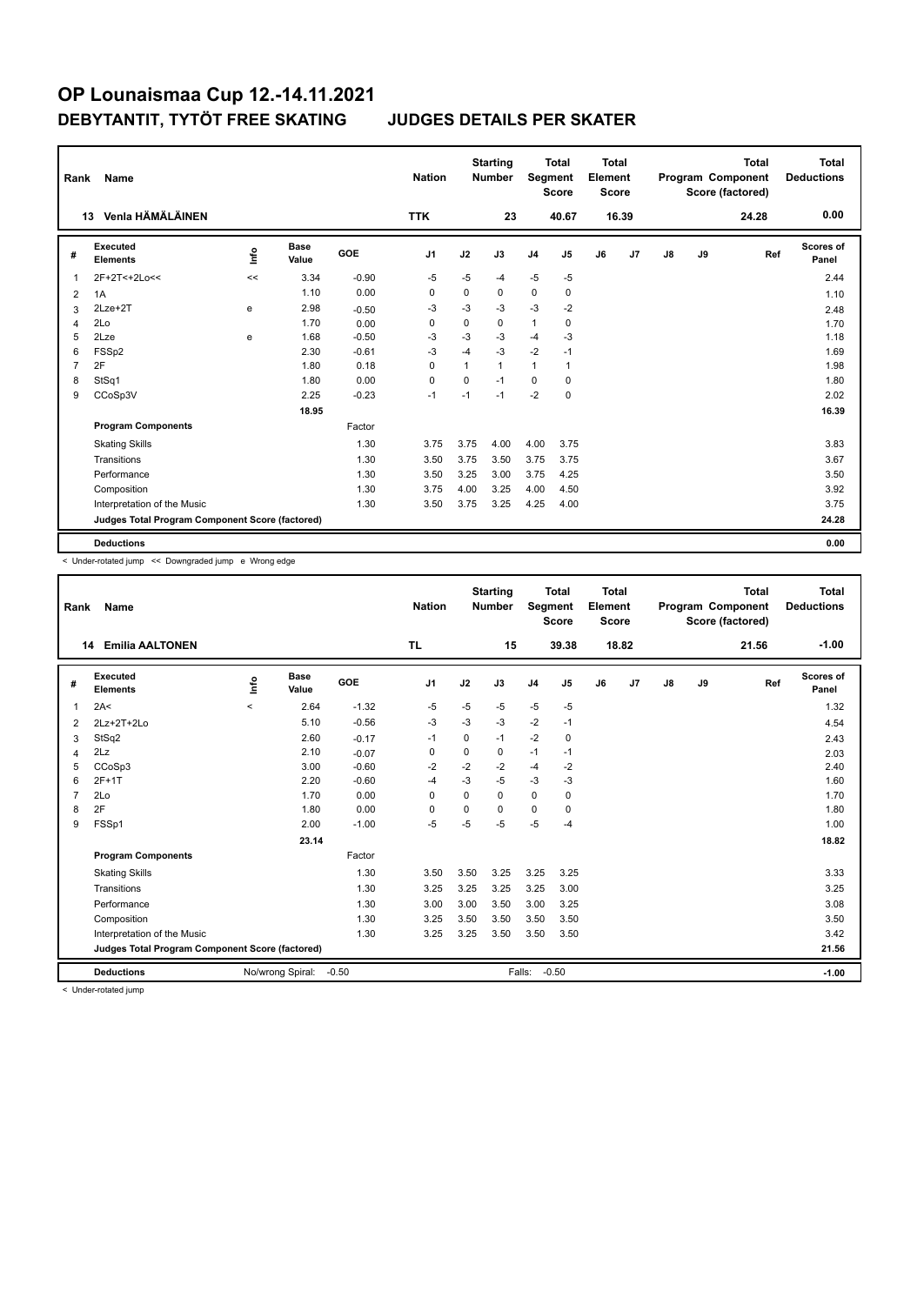| Rank           | <b>Name</b>                                     |      |                      |         | <b>Nation</b>  |             | <b>Starting</b><br><b>Number</b> | <b>Segment</b> | <b>Total</b><br><b>Score</b> | <b>Total</b><br>Element<br><b>Score</b> |                |    |    | <b>Total</b><br>Program Component<br>Score (factored) | <b>Total</b><br><b>Deductions</b> |
|----------------|-------------------------------------------------|------|----------------------|---------|----------------|-------------|----------------------------------|----------------|------------------------------|-----------------------------------------|----------------|----|----|-------------------------------------------------------|-----------------------------------|
|                | Pinja KARJALAINEN<br>15                         |      |                      |         | TL             |             | 18                               |                | 39.24                        |                                         | 20.24          |    |    | 19.50                                                 | $-0.50$                           |
| #              | Executed<br><b>Elements</b>                     | lnfo | <b>Base</b><br>Value | GOE     | J <sub>1</sub> | J2          | J3                               | J <sub>4</sub> | J5                           | J6                                      | J <sub>7</sub> | J8 | J9 | Ref                                                   | <b>Scores of</b><br>Panel         |
| $\overline{1}$ | 2F                                              |      | 1.80                 | $-0.12$ | $-1$           | $-1$        | $-1$                             | $\mathbf 0$    | 0                            |                                         |                |    |    |                                                       | 1.68                              |
| 2              | 2A<<                                            | <<   | 1.10                 | $-0.55$ | $-5$           | $-5$        | $-5$                             | $-5$           | -5                           |                                         |                |    |    |                                                       | 0.55                              |
| 3              | $2Lz+2T+2Lo$                                    |      | 5.10                 | $-0.63$ | $-3$           | $-4$        | $-3$                             | $-3$           | $-1$                         |                                         |                |    |    |                                                       | 4.47                              |
| 4              | FSSp1                                           |      | 2.00                 | $-0.67$ | $-3$           | $-4$        | $-4$                             | $-3$           | $-2$                         |                                         |                |    |    |                                                       | 1.33                              |
| 5              | 2Lz                                             |      | 2.10                 | $-0.21$ | $-1$           | $\mathbf 0$ | $-1$                             | $-1$           | $-1$                         |                                         |                |    |    |                                                       | 1.89                              |
| 6              | StSq2                                           |      | 2.60                 | $-0.17$ | $-1$           | $-1$        | 0                                | $-1$           | 0                            |                                         |                |    |    |                                                       | 2.43                              |
| $\overline{7}$ | 2Lo                                             |      | 1.70                 | 0.00    | $\Omega$       | $\Omega$    | $\Omega$                         | $\overline{1}$ | 0                            |                                         |                |    |    |                                                       | 1.70                              |
| 8              | $2F+2T$                                         |      | 3.10                 | $-0.18$ | $-1$           | $-1$        | $-1$                             | $-1$           | 0                            |                                         |                |    |    |                                                       | 2.92                              |
| 9              | CCoSp4                                          |      | 3.50                 | $-0.23$ | $\pmb{0}$      | $-1$        | 0                                | $-1$           | $-1$                         |                                         |                |    |    |                                                       | 3.27                              |
|                |                                                 |      | 23.00                |         |                |             |                                  |                |                              |                                         |                |    |    |                                                       | 20.24                             |
|                | <b>Program Components</b>                       |      |                      | Factor  |                |             |                                  |                |                              |                                         |                |    |    |                                                       |                                   |
|                | <b>Skating Skills</b>                           |      |                      | 1.30    | 2.50           | 2.50        | 3.00                             | 3.25           | 3.00                         |                                         |                |    |    |                                                       | 2.83                              |
|                | Transitions                                     |      |                      | 1.30    | 2.75           | 2.75        | 3.50                             | 3.75           | 3.25                         |                                         |                |    |    |                                                       | 3.17                              |
|                | Performance                                     |      |                      | 1.30    | 2.50           | 2.50        | 2.75                             | 3.25           | 3.00                         |                                         |                |    |    |                                                       | 2.75                              |
|                | Composition                                     |      |                      | 1.30    | 3.00           | 3.00        | 3.25                             | 3.50           | 3.25                         |                                         |                |    |    |                                                       | 3.17                              |
|                | Interpretation of the Music                     |      |                      | 1.30    | 2.75           | 2.75        | 3.50                             | 3.50           | 3.00                         |                                         |                |    |    |                                                       | 3.08                              |
|                | Judges Total Program Component Score (factored) |      |                      |         |                |             |                                  |                |                              |                                         |                |    |    |                                                       | 19.50                             |
|                | <b>Deductions</b>                               |      | Falls:               | $-0.50$ |                |             |                                  |                |                              |                                         |                |    |    |                                                       | $-0.50$                           |

<< Downgraded jump

| Rank           | Name                                            |       |                      |         | <b>Nation</b>  |              | <b>Starting</b><br><b>Number</b> | Segment        | <b>Total</b><br><b>Score</b> | <b>Total</b><br>Element<br><b>Score</b> |       |               |    | <b>Total</b><br>Program Component<br>Score (factored) | <b>Total</b><br><b>Deductions</b> |
|----------------|-------------------------------------------------|-------|----------------------|---------|----------------|--------------|----------------------------------|----------------|------------------------------|-----------------------------------------|-------|---------------|----|-------------------------------------------------------|-----------------------------------|
|                | Sara HAKKOLA<br>16                              |       |                      |         | <b>ETK</b>     |              | 11                               |                | 38.64                        |                                         | 15.19 |               |    | 23.95                                                 | $-0.50$                           |
| #              | Executed<br><b>Elements</b>                     | lnfo  | <b>Base</b><br>Value | GOE     | J <sub>1</sub> | J2           | J3                               | J <sub>4</sub> | J5                           | J6                                      | J7    | $\mathsf{J}8$ | J9 | Ref                                                   | <b>Scores of</b><br>Panel         |
| $\overline{1}$ | 2Lo                                             |       | 1.70                 | 0.11    | $\mathbf{1}$   | $\mathbf{1}$ | 0                                | $\mathbf{1}$   | $\pmb{0}$                    |                                         |       |               |    |                                                       | 1.81                              |
| $\overline{2}$ | 2Lz                                             |       | 2.10                 | $-1.05$ | $-5$           | $-5$         | $-5$                             | $-5$           | $-5$                         |                                         |       |               |    |                                                       | 1.05                              |
| 3              | CCoSp2                                          |       | 2.50                 | $-0.08$ | 0              | $-1$         | $-1$                             | $\mathbf{1}$   | 0                            |                                         |       |               |    |                                                       | 2.42                              |
| 4              | $2F+2T2$                                        | $\,<$ | 2.84                 | $-0.78$ | $-5$           | $-5$         | -4                               | $-4$           | $-4$                         |                                         |       |               |    |                                                       | 2.06                              |
| 5              | 1A                                              |       | 1.10                 | 0.04    | $\overline{1}$ | $\mathbf{1}$ | 0                                | $\mathbf 0$    | $\pmb{0}$                    |                                         |       |               |    |                                                       | 1.14                              |
| 6              | FCSp1                                           |       | 1.90                 | $-0.38$ | $-2$           | $-2$         | $-2$                             | $-1$           | $-2$                         |                                         |       |               |    |                                                       | 1.52                              |
| $\overline{7}$ | StSq1                                           |       | 1.80                 | 0.00    | 0              | $\mathbf 0$  | $\mathbf 0$                      | $\pmb{0}$      | $\pmb{0}$                    |                                         |       |               |    |                                                       | 1.80                              |
| 8              | 2F                                              |       | 1.80                 | 0.00    | 0              | 0            | $\Omega$                         | $\overline{2}$ | 0                            |                                         |       |               |    |                                                       | 1.80                              |
| 9              | 2Lo                                             |       | 1.70                 | $-0.11$ | $\Omega$       | $\Omega$     | $-1$                             | $-1$           | $-1$                         |                                         |       |               |    |                                                       | 1.59                              |
|                |                                                 |       | 17.44                |         |                |              |                                  |                |                              |                                         |       |               |    |                                                       | 15.19                             |
|                | <b>Program Components</b>                       |       |                      | Factor  |                |              |                                  |                |                              |                                         |       |               |    |                                                       |                                   |
|                | <b>Skating Skills</b>                           |       |                      | 1.30    | 3.75           | 3.50         | 3.75                             | 4.00           | 3.50                         |                                         |       |               |    |                                                       | 3.67                              |
|                | Transitions                                     |       |                      | 1.30    | 3.50           | 3.50         | 3.50                             | 3.75           | 3.25                         |                                         |       |               |    |                                                       | 3.50                              |
|                | Performance                                     |       |                      | 1.30    | 3.75           | 3.75         | 3.75                             | 3.75           | 3.75                         |                                         |       |               |    |                                                       | 3.75                              |
|                | Composition                                     |       |                      | 1.30    | 3.75           | 3.75         | 4.00                             | 4.00           | 3.75                         |                                         |       |               |    |                                                       | 3.83                              |
|                | Interpretation of the Music                     |       |                      | 1.30    | 3.75           | 3.50         | 3.75                             | 4.25           | 3.50                         |                                         |       |               |    |                                                       | 3.67                              |
|                | Judges Total Program Component Score (factored) |       |                      |         |                |              |                                  |                |                              |                                         |       |               |    |                                                       | 23.95                             |
|                | <b>Deductions</b>                               |       | Falls:               | $-0.50$ |                |              |                                  |                |                              |                                         |       |               |    |                                                       | $-0.50$                           |
|                | and the state products of foreign               |       |                      |         |                |              |                                  |                |                              |                                         |       |               |    |                                                       |                                   |

< Under-rotated jump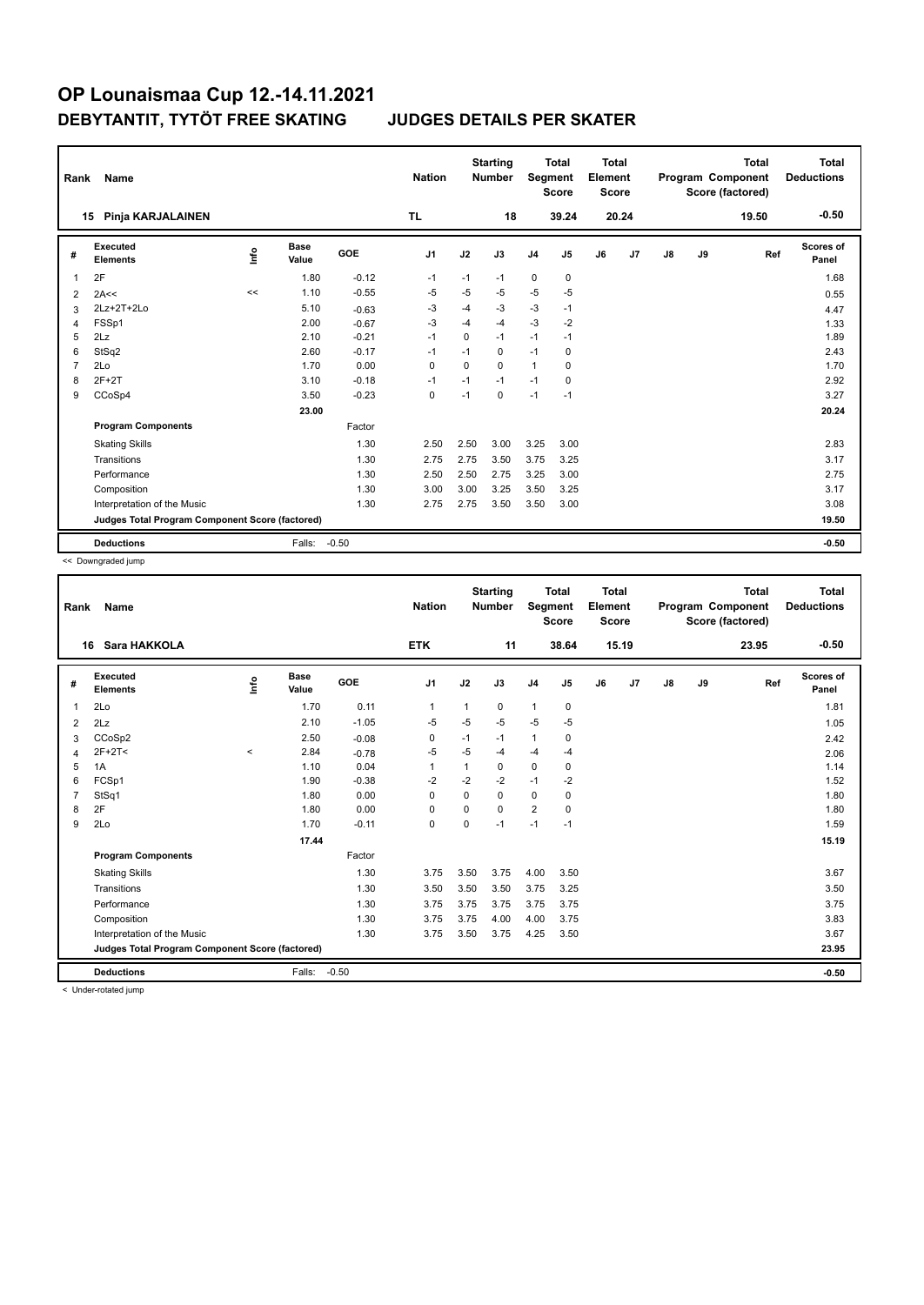| Rank           | Name                                            |         |                      |            | <b>Nation</b>  |      | <b>Starting</b><br><b>Number</b> | Segment        | <b>Total</b><br><b>Score</b> | <b>Total</b><br>Element<br><b>Score</b> |       |               |    | <b>Total</b><br>Program Component<br>Score (factored) | <b>Total</b><br><b>Deductions</b> |
|----------------|-------------------------------------------------|---------|----------------------|------------|----------------|------|----------------------------------|----------------|------------------------------|-----------------------------------------|-------|---------------|----|-------------------------------------------------------|-----------------------------------|
|                | <b>Maria NISONEN</b><br>17                      |         |                      |            | <b>HTA</b>     |      | 16                               |                | 33.79                        |                                         | 14.14 |               |    | 20.15                                                 | $-0.50$                           |
| #              | Executed<br><b>Elements</b>                     | lnfo    | <b>Base</b><br>Value | <b>GOE</b> | J <sub>1</sub> | J2   | J3                               | J <sub>4</sub> | J5                           | J6                                      | J7    | $\mathsf{J}8$ | J9 | Ref                                                   | Scores of<br>Panel                |
| 1              | 1A                                              |         | 1.10                 | 0.00       | 0              | 0    | $-1$                             | $\mathbf 0$    | 0                            |                                         |       |               |    |                                                       | 1.10                              |
| 2              | $2F+2T$                                         |         | 3.10                 | $-0.36$    | $-2$           | $-2$ | $-2$                             | $-2$           | $-2$                         |                                         |       |               |    |                                                       | 2.74                              |
| 3              | FSSp3                                           |         | 2.60                 | 0.17       | $\mathbf{1}$   | 1    | $\overline{2}$                   | $\mathbf 0$    | 0                            |                                         |       |               |    |                                                       | 2.77                              |
| 4              | 2F                                              |         | 1.80                 | $-0.36$    | $-2$           | $-2$ | $-3$                             | $-2$           | $-1$                         |                                         |       |               |    |                                                       | 1.44                              |
| 5              | 2Lo+SEQ+2S*                                     | $\star$ | 1.36                 | $-0.57$    | -4             | $-3$ | $-3$                             | $-5$           | $-2$                         |                                         |       |               |    |                                                       | 0.79                              |
| 6              | 2Lo                                             |         | 1.70                 | $-0.85$    | $-5$           | $-5$ | $-5$                             | $-5$           | $-5$                         |                                         |       |               |    |                                                       | 0.85                              |
| $\overline{7}$ | StSqB                                           |         | 1.50                 | $-0.15$    | $-1$           | $-1$ | $-1$                             | 0              | $-1$                         |                                         |       |               |    |                                                       | 1.35                              |
| 8              | CCoSp3                                          |         | 3.00                 | 0.10       | 1              | 0    | $\mathbf{1}$                     | $\mathbf 0$    | 0                            |                                         |       |               |    |                                                       | 3.10                              |
|                |                                                 |         | 16.16                |            |                |      |                                  |                |                              |                                         |       |               |    |                                                       | 14.14                             |
|                | <b>Program Components</b>                       |         |                      | Factor     |                |      |                                  |                |                              |                                         |       |               |    |                                                       |                                   |
|                | <b>Skating Skills</b>                           |         |                      | 1.30       | 3.25           | 3.25 | 3.00                             | 3.50           | 3.00                         |                                         |       |               |    |                                                       | 3.17                              |
|                | Transitions                                     |         |                      | 1.30       | 3.00           | 3.00 | 3.00                             | 3.75           | 3.25                         |                                         |       |               |    |                                                       | 3.08                              |
|                | Performance                                     |         |                      | 1.30       | 2.75           | 2.75 | 2.75                             | 3.00           | 3.00                         |                                         |       |               |    |                                                       | 2.83                              |
|                | Composition                                     |         |                      | 1.30       | 3.25           | 3.25 | 2.75                             | 3.50           | 3.00                         |                                         |       |               |    |                                                       | 3.17                              |
|                | Interpretation of the Music                     |         |                      | 1.30       | 3.00           | 3.00 | 3.50                             | 3.50           | 3.25                         |                                         |       |               |    |                                                       | 3.25                              |
|                | Judges Total Program Component Score (factored) |         |                      |            |                |      |                                  |                |                              |                                         |       |               |    |                                                       | 20.15                             |
|                | <b>Deductions</b>                               |         | Falls:               | $-0.50$    |                |      |                                  |                |                              |                                         |       |               |    |                                                       | $-0.50$                           |

\* Invalid element

| Rank | Name                                            |                     |                      |         | <b>Nation</b>  |         | <b>Starting</b><br><b>Number</b> | <b>Total</b><br>Segment<br><b>Score</b> |       | <b>Total</b><br>Element<br><b>Score</b> |       | Program Component |    | <b>Total</b><br>Score (factored) | <b>Total</b><br><b>Deductions</b> |
|------|-------------------------------------------------|---------------------|----------------------|---------|----------------|---------|----------------------------------|-----------------------------------------|-------|-----------------------------------------|-------|-------------------|----|----------------------------------|-----------------------------------|
| 18   | <b>Nelli MANNERMAA</b>                          |                     |                      |         | <b>EVT</b>     |         | 4                                |                                         | 31.10 |                                         | 12.63 |                   |    | 19.47                            | $-1.00$                           |
| #    | <b>Executed</b><br><b>Elements</b>              | lnfo                | <b>Base</b><br>Value | GOE     | J <sub>1</sub> | J2      | J3                               | J <sub>4</sub>                          | J5    | J6                                      | J7    | $\mathsf{J}8$     | J9 | Ref                              | <b>Scores of</b><br>Panel         |
| 1    | $2F+2Tq$                                        | q                   | 3.10                 | $-0.48$ | -3             | $-3$    | $-2$                             | $-3$                                    | $-2$  |                                         |       |                   |    |                                  | 2.62                              |
| 2    | 1A                                              |                     | 1.10                 | 0.00    | 0              | 0       | $-1$                             | 0                                       | 0     |                                         |       |                   |    |                                  | 1.10                              |
| 3    | StSq1                                           |                     | 1.80                 | $-0.18$ | $-1$           | $-1$    | $-1$                             | $-1$                                    | $-1$  |                                         |       |                   |    |                                  | 1.62                              |
| 4    | FCSp1                                           |                     | 1.90                 | $-0.57$ | $-4$           | $-4$    | $-1$                             | $-3$                                    | $-2$  |                                         |       |                   |    |                                  | 1.33                              |
| 5    | 2Lze<                                           | $\hat{}$            | 1.26                 | $-0.59$ | -5             | $-5$    | -4                               | -5                                      | $-4$  |                                         |       |                   |    |                                  | 0.67                              |
| 6    | 2F<                                             | $\hat{\phantom{a}}$ | 1.44                 | $-0.72$ | $-5$           | $-5$    | $-5$                             | $-5$                                    | $-5$  |                                         |       |                   |    |                                  | 0.72                              |
|      | 2Lze<                                           | $\prec$             | 1.26                 | $-0.63$ | $-5$           | -5      | $-5$                             | $-5$                                    | -4    |                                         |       |                   |    |                                  | 0.63                              |
| 8    | 2Lo+1Eu+2S                                      |                     | 3.50                 | $-0.51$ | $-3$           | $-4$    | $-2$                             | $-3$                                    | $-3$  |                                         |       |                   |    |                                  | 2.99                              |
| 9    | CCoSp1V                                         |                     | 1.50                 | $-0.55$ | $-4$           | $-3$    | $-4$                             | $-5$                                    | $-3$  |                                         |       |                   |    |                                  | 0.95                              |
|      |                                                 |                     | 16.86                |         |                |         |                                  |                                         |       |                                         |       |                   |    |                                  | 12.63                             |
|      | <b>Program Components</b>                       |                     |                      | Factor  |                |         |                                  |                                         |       |                                         |       |                   |    |                                  |                                   |
|      | <b>Skating Skills</b>                           |                     |                      | 1.30    | 3.00           | 3.00    | 3.25                             | 3.00                                    | 3.25  |                                         |       |                   |    |                                  | 3.08                              |
|      | Transitions                                     |                     |                      | 1.30    | 3.00           | 3.25    | 3.00                             | 3.25                                    | 3.25  |                                         |       |                   |    |                                  | 3.17                              |
|      | Performance                                     |                     |                      | 1.30    | 2.50           | 2.50    | 2.50                             | 2.75                                    | 3.00  |                                         |       |                   |    |                                  | 2.58                              |
|      | Composition                                     |                     |                      | 1.30    | 2.75           | 3.25    | 2.50                             | 3.25                                    | 3.50  |                                         |       |                   |    |                                  | 3.08                              |
|      | Interpretation of the Music                     |                     |                      | 1.30    | 3.00           | 3.00    | 3.00                             | 3.25                                    | 3.50  |                                         |       |                   |    |                                  | 3.08                              |
|      | Judges Total Program Component Score (factored) |                     |                      |         |                |         |                                  |                                         |       |                                         |       | 19.47             |    |                                  |                                   |
|      | <b>Deductions</b>                               |                     |                      |         | Falls:         | $-0.50$ |                                  |                                         |       |                                         |       | $-1.00$           |    |                                  |                                   |

< Under-rotated jump e Wrong edge q Jump landed on the quarter